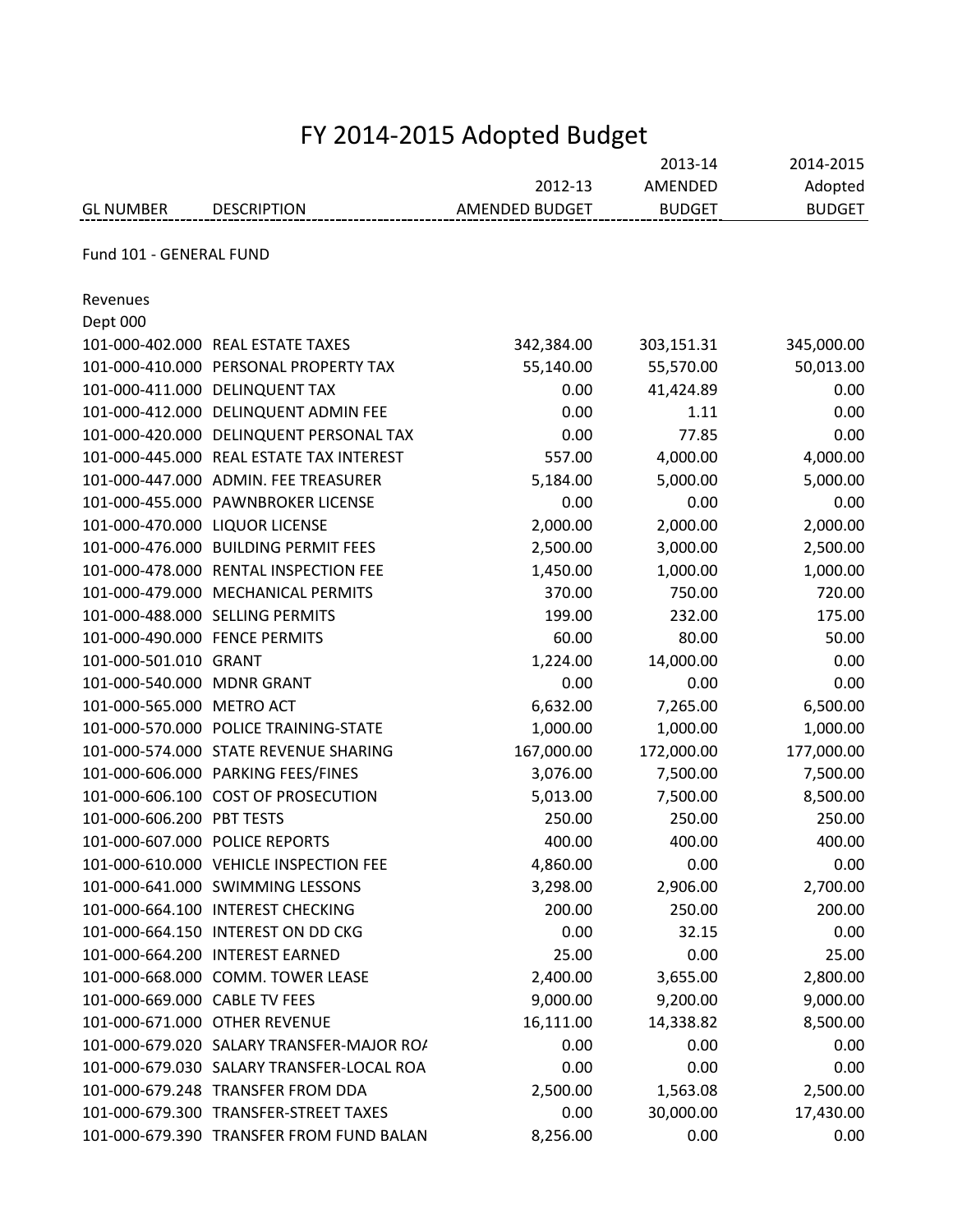|                                | 101-000-679.391 TRANSFER IN SKATE PARK FUN | 0.00       | 0.00       | 0.00       |
|--------------------------------|--------------------------------------------|------------|------------|------------|
|                                | 101-000-679.610 SALARY TRANSFER-MOTOR PO   | 0.00       | 7,660.00   | 7,660.00   |
|                                | 101-000-679.900 SALARY TRANSFER-SEWER FUN  | 0.00       | 0.00       | 0.00       |
|                                | 101-000-679.910 SALARY TRANSFERS-WATER OF  | 0.00       | 0.00       | 0.00       |
|                                | 101-000-680.000 CROSSING GUARDS-SCHOOL     | 7,764.00   | 7,764.00   | 7,815.00   |
| 101-000-699.000 TRANSFERS IN   |                                            | 0.00       | 0.00       | 0.00       |
| Total Dept 000                 |                                            | 648,853.00 | 703,571.21 | 670,238.00 |
| <b>TOTAL Revenues</b>          |                                            | 648,853.00 | 703,571.21 | 670,238.00 |
| Expenditures                   |                                            |            |            |            |
| Dept 101-VILLAGE COUNCIL       |                                            |            |            |            |
|                                | 101-101-703.000 COUNCIL SALARY             | 9,707.00   | 9,900.00   | 9,900.00   |
| 101-101-715.000 FICA/MEDICARE  |                                            | 742.00     | 760.00     | 760.00     |
|                                | 101-101-717.000 WORKMAN'S COMP.            | 115.00     | 78.00      | 115.00     |
|                                | 101-101-728.000 COUNCIL SUPPLIES           | 200.00     | 95.00      | 200.00     |
| 101-101-807.000 AUDIT          |                                            | 1,600.00   | 1,725.00   | 1,620.00   |
|                                | 101-101-822.000 CONTRACTUAL SERVICES       | 0.00       | 500.00     | 500.00     |
| 101-101-826.000 ATTORNEY FEES  |                                            | 16,000.00  | 19,244.01  | 0.00       |
|                                | 101-101-826.100 ATTORNEY EXPENSES          | 50.00      | 50.00      | 0.00       |
| 101-101-936.000 TECH SERVICES  |                                            | 500.00     | 500.00     | 510.00     |
|                                | 101-101-958.000 DUES/MEMBERSHIPS           | 1,500.00   | 1,500.00   | 1,500.00   |
|                                | 101-101-959.000 MISCELLANEOUS              | 1,000.00   | 1,906.75   | 1,000.00   |
|                                | 101-101-963.000 MULTI-PERIL INSURANCE      | 0.00       | 0.00       | 0.00       |
|                                | 101-101-967.100 DUE TO BROWNFIELD AUTHOR   | 20,998.00  | 15,632.00  | 0.00       |
|                                | 101-101-999.020 TRANSFER TO MAJOR          | 0.00       | 0.00       | 0.00       |
|                                | 101-101-999.030 TRANSFER TO LOCAL ROADS    | 0.00       | 0.00       | 0.00       |
|                                | 101-101-999.040 TRANSFER TO FIRE INSURANCE | 0.00       | 0.00       | 0.00       |
| Total Dept 101-VILLAGE COUNCIL |                                            | 52,412.00  | 51,890.76  | 16,105.00  |
| Dept 136-PROSECUTING ATTY      |                                            |            |            |            |
| 101-136-826.000 ATTORNEY FEES  |                                            | 0.00       | 0.00       | 15,000.00  |
|                                | 101-136-826.100 ATTORNEY EXPENSES          | 0.00       | 0.00       | 0.00       |
|                                | Total Dept 136-PROSECUTING ATTY            | 0.00       | 0.00       | 15,000.00  |
| Dept 137-MUNICIPAL ATTORNEY    |                                            |            |            |            |
| 101-137-826.000 ATTORNEY FEES  |                                            | 0.00       | 0.00       | 8,500.00   |
|                                | 101-137-826.100 ATTORNEY EXPENSES          | 0.00       | 0.00       | 150.00     |
|                                | Total Dept 137-MUNICIPAL ATTORNEY          | 0.00       | 0.00       | 8,650.00   |
| Dept 172-VILLAGE MANAGER       |                                            |            |            |            |
|                                | 101-172-703.000 SALARY-MANAGER             | 22,602.00  | 25,323.00  | 26,400.00  |
| 101-172-703.020 HOLIDAY PAY    |                                            | 1,627.00   | 1,720.00   | 1,700.00   |
| 101-172-703.030 VACATION PAY   |                                            | 1,085.00   | 1,910.00   | 1,850.00   |
| 101-172-703.040 SICK/PERSONAL  |                                            | 2,169.00   | 2,293.00   | 2,220.00   |
| 101-172-703.060 BONUS          |                                            | 0.00       | 0.00       | 0.00       |
|                                |                                            |            |            |            |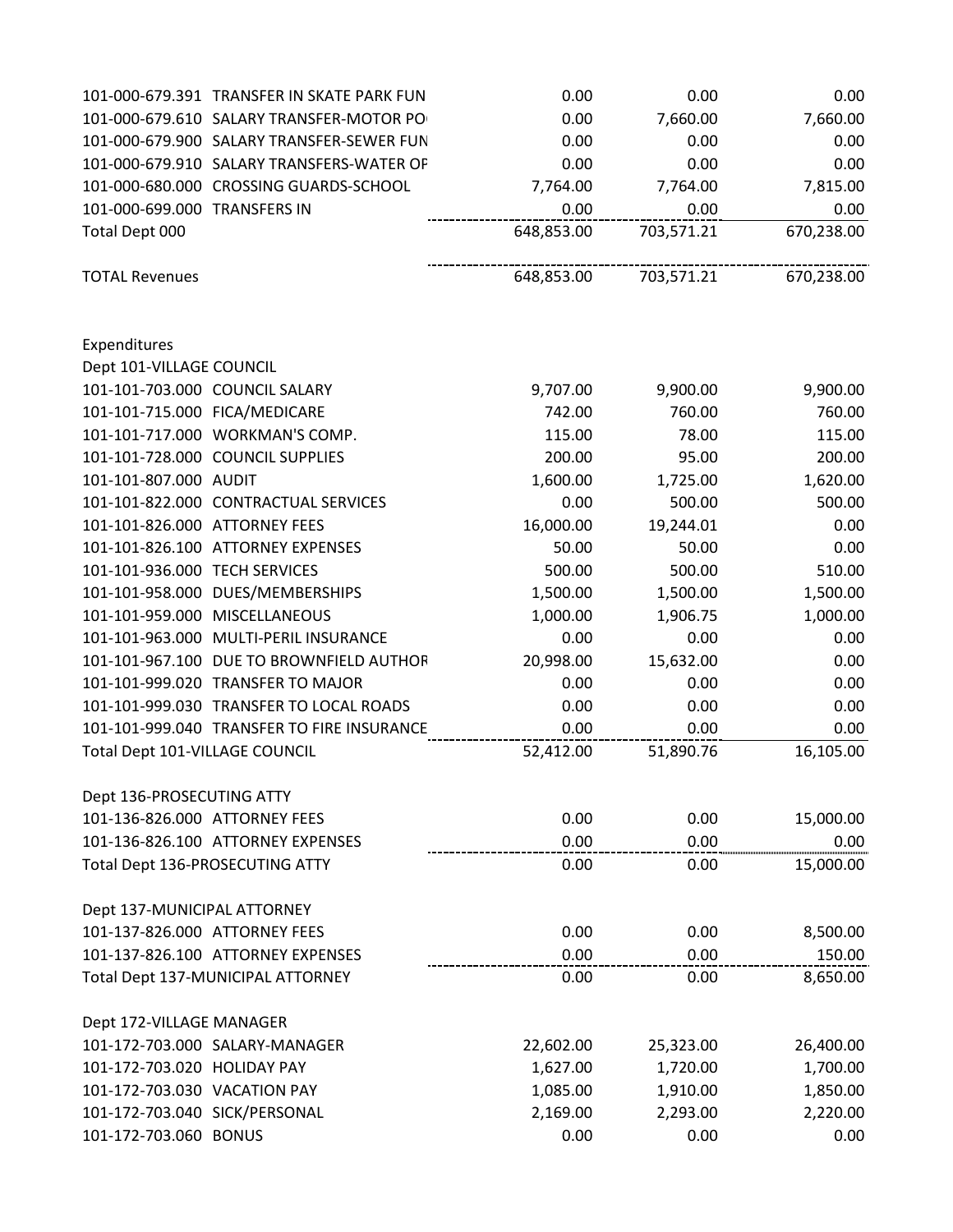| 101-172-715.000 FICA/MEDICARE  |                                        | 2,034.00  | 2,090.00  | 2,020.00  |
|--------------------------------|----------------------------------------|-----------|-----------|-----------|
|                                | 101-172-716.000 UNEMPLOYMENT COMPENSAT | 50.00     | 50.00     | 50.00     |
|                                | 101-172-717.000 WORKMAN'S COMPENSATION | 198.00    | 133.00    | 150.00    |
| 101-172-718.000 PENSION        |                                        | 1,312.00  | 1,490.00  | 1,440.00  |
|                                | 101-172-719.000 HEALTH INSURANCE       | 8,552.00  | 17,065.00 | 22,382.00 |
| 101-172-720.000 LIFE INSURANCE |                                        | 185.00    | 185.00    | 177.00    |
|                                | 101-172-721.000 TUITION REIMBURSEMENT  | 0.00      | 0.00      | 0.00      |
| 101-172-728.000 SUPPLIES       |                                        | 100.00    | 100.00    | 100.00    |
| 101-172-730.000 POSTAGE        |                                        | 50.00     | 50.00     | 50.00     |
| 101-172-853.000 TELEPHONE      |                                        | 459.00    | 600.00    | 600.00    |
| 101-172-853.020 CELL PHONE     |                                        | 225.00    | 300.00    | 300.00    |
|                                | 101-172-853.040 INTERNET SERVICE       | 0.00      | 0.00      | 0.00      |
|                                | 101-172-864.000 CONFERENCES/WORKSHOPS  | 1,500.00  | 700.00    | 1,500.00  |
| 101-172-901.000 PRINTING       |                                        | 100.00    | 100.00    | 100.00    |
| 101-172-936.000 TECH SERVICES  |                                        | 625.00    | 1,082.00  | 638.00    |
|                                | 101-172-958.000 DUES/MEMBERSHIPS       | 320.00    | 210.00    | 210.00    |
|                                | 101-172-959.000 MISCELLANEOUS          | 800.00    | 300.00    | 200.00    |
| 101-172-960.000 BONDS          |                                        | 0.00      | 0.00      | 0.00      |
|                                | 101-172-965.000 EQUIPMENT PURCHASE     | 0.00      | 0.00      | 0.00      |
|                                | 101-172-981.000 CAPITAL OUTLAY         | 0.00      | 0.00      | 0.00      |
| Total Dept 172-VILLAGE MANAGER |                                        | 43,993.00 | 55,701.00 | 62,087.00 |
| Dept 215-VILLAGE CLERK         |                                        |           |           |           |
|                                | 101-215-703.000 SALARY-ADMIN. CLERK    | 11,616.00 | 13,271.00 | 13,470.00 |
| 101-215-703.020 HOLIDAY PAY    |                                        | 1,508.00  | 1,508.00  | 1,545.00  |
| 101-215-703.030 VACATION PAY   |                                        | 2,679.00  | 2,514.00  | 2,590.00  |
| 101-215-703.040 SICK/PERSONAL  |                                        | 2,011.00  | 2,011.00  | 2,073.00  |
| 101-215-703.060 BONUS          |                                        | 0.00      | 0.00      | 0.00      |
|                                | 101-215-703.200 DEPUTY CLERK SALARY    | 0.00      | 0.00      | 0.00      |
| 101-215-715.000 FICA/MEDICARE  |                                        | 1,300.00  | 1,408.00  | 1,451.00  |
|                                | 101-215-716.000 UNEMPLOYMENT COMPENSAT | 25.00     | 25.00     | 25.00     |
|                                | 101-215-717.000 WORKERS COMP. FUND.    | 132.00    | 89.00     | 89.00     |
|                                | 101-215-718.000 PENSION-ADMIN. CLERK   | 1,307.00  | 1,307.00  | 1,347.00  |
|                                | 101-215-719.000 HEALTH INSURANCE       | 6,342.00  | 6,856.00  | 7,587.00  |
| 101-215-720.000 LIFE INSURANCE |                                        | 185.00    | 185.00    | 177.00    |
|                                | 101-215-721.000 TUITION REIMBURSEMENT  | 0.00      | 0.00      | 0.00      |
| 101-215-728.000 SUPPLIES       |                                        | 500.00    | 500.00    | 500.00    |
| 101-215-730.000 POSTAGE        |                                        | 225.00    | 630.00    | 630.00    |
|                                | 101-215-830.000 BANK SERVICE CHGS      | 25.00     | 240.00    | 240.00    |
| 101-215-853.000 TELEPHONE      |                                        | 455.00    | 600.00    | 600.00    |
|                                | 101-215-853.040 INTERNET SERVICE       | 0.00      | 0.00      | 0.00      |
|                                | 101-215-864.000 CONFERENCES/WORKSHOPS  | 265.00    | 150.00    | 150.00    |
| 101-215-901.000 PRINTING       |                                        | 2,560.00  | 2,560.00  | 2,850.00  |
|                                | 101-215-931.000 MAINT-SERVICES         | 0.00      | 0.00      | 0.00      |
|                                | 101-215-934.000 SERVICE CONTRACTS      | 0.00      | 0.00      | 0.00      |
| 101-215-936.000 TECH SERVICES  |                                        | 2,000.00  | 2,457.00  | 2,550.00  |
|                                | 101-215-958.000 DUES/MEMBERSHIPS       | 0.00      | 0.00      | 0.00      |
|                                |                                        |           |           |           |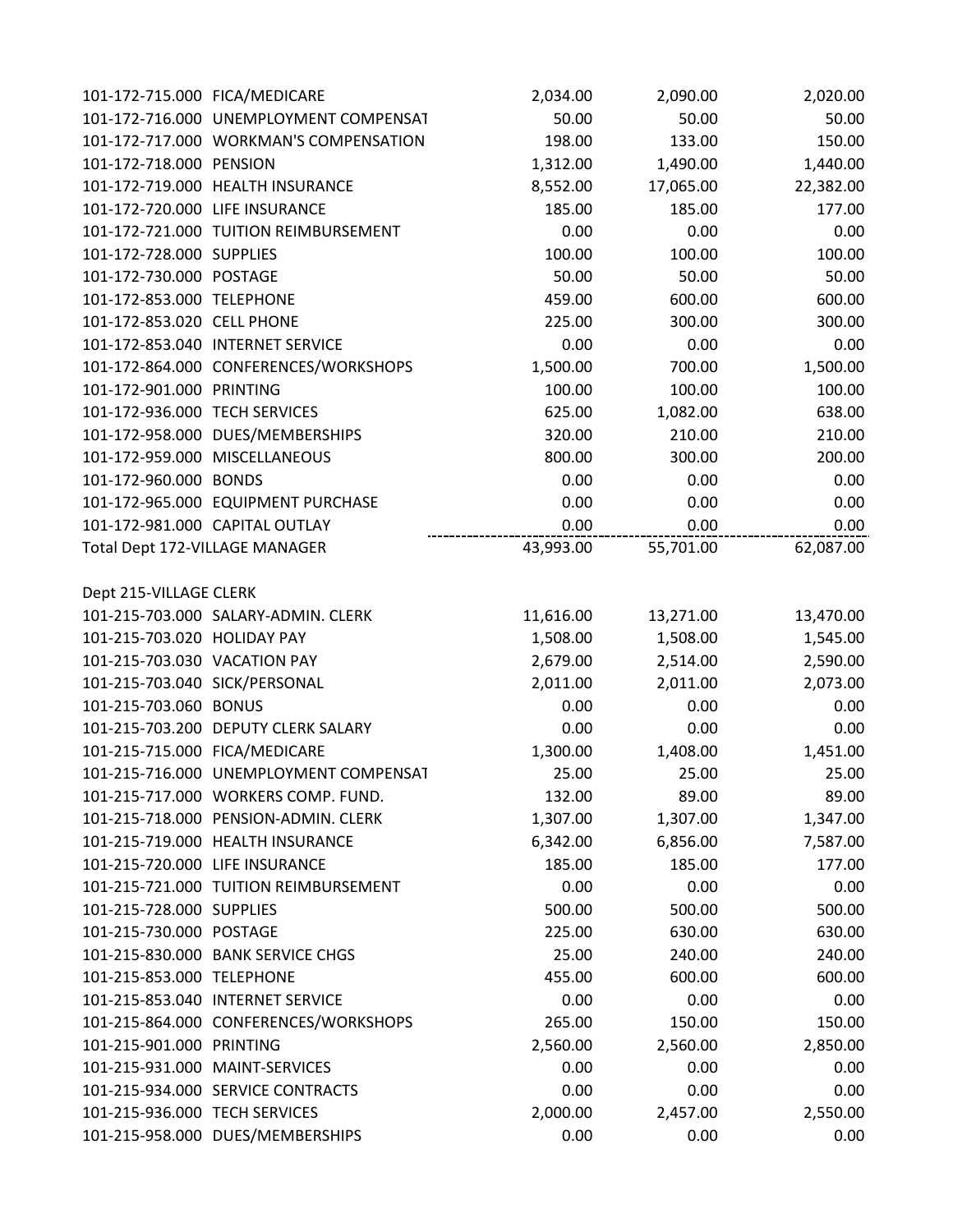| 101-215-959.000 MISCELLANEOUS   |                                         | 700.00     | 100.00     | 100.00     |
|---------------------------------|-----------------------------------------|------------|------------|------------|
| 101-215-960.000 BONDS           |                                         | 0.00       | 0.00       | 0.00       |
|                                 | 101-215-965.000 EQUIPMENT PURCHASE      | 100.00     | 863.64     | 100.00     |
| 101-215-981.000 CAPITAL OUTLAY  |                                         | 0.00       | 0.00       | 0.00       |
| Total Dept 215-VILLAGE CLERK    |                                         | 33,935.00  | 37,274.64  | 38,074.00  |
| Dept 253-VILLAGE TREASURER      |                                         |            |            |            |
|                                 | 101-253-703.000 SALARY-TREASURER        | 7,000.00   | 7,000.00   | 7,105.00   |
| 101-253-703.060 BONUS           |                                         | 0.00       | 0.00       | 0.00       |
| 101-253-703.100 ADMIN. FEE      |                                         | 0.00       | 0.00       | 0.00       |
| 101-253-715.000 FICA/MEDICARE   |                                         | 536.00     | 535.00     | 544.00     |
|                                 | 101-253-717.000 WORKMAN'S COMP.         | 72.00      | 49.00      | 49.00      |
| 101-253-728.000 SUPPLIES        |                                         | 100.00     | 100.00     | 100.00     |
| 101-253-730.000 POSTAGE         |                                         | 500.00     | 500.00     | 500.00     |
| 101-253-807.000 AUDIT           |                                         | 400.00     | 405.00     | 405.00     |
| 101-253-901.000 PRINTING        |                                         | 150.00     | 250.00     | 250.00     |
| 101-253-936.000 TECH SERVICES   |                                         | 650.00     | 812.51     | 829.00     |
| 101-253-959.000 MISCELLANEOUS   |                                         | 600.00     | 100.00     | 100.00     |
| 101-253-960.000 BONDS           |                                         | 0.00       | 0.00       | 0.00       |
| 101-253-981.000 CAPITAL OUTLAY  |                                         | 0.00       | 0.00       | 0.00       |
|                                 | <b>Total Dept 253-VILLAGE TREASURER</b> | 10,008.00  | 9,751.51   | 9,882.00   |
| Dept 262-ELECTIONS              |                                         |            |            |            |
|                                 | 101-262-729.000 ELECTION SUPPLIES       | 0.00       | 0.00       | 0.00       |
|                                 | 101-262-805.000 ELECTION SERVICES       | 250.00     | 0.00       | 250.00     |
| <b>Total Dept 262-ELECTIONS</b> |                                         | 250.00     | 0.00       | 250.00     |
| Dept 265-VILLAGE HALL           |                                         |            |            |            |
| 101-265-776.000 SUPPLIES        |                                         | 1,000.00   | 1,000.00   | 1,000.00   |
|                                 | 101-265-822.000 CONTRACTUAL SERVICES    | 1,500.00   | 1,500.00   | 1,500.00   |
| 101-265-921.000 ELECTRIC        |                                         | 4,800.00   | 5,500.00   | 6,325.00   |
| 101-265-923.000 HEAT            |                                         | 2,411.00   | 4,750.00   | 6,000.00   |
|                                 | 101-265-925.000 WATER & SEWER           | 0.00       | 0.00       | 0.00       |
|                                 | 101-265-931.000 REPAIRS & MAINTENANCE   | 5,000.00   | 36,514.00  | 5,000.00   |
|                                 | 101-265-943.000 EQUIPMENT RENTAL        | 0.00       | 0.00       | 0.00       |
| 101-265-959.000 MISCELLANEOUS   |                                         | 0.00       | 0.00       | 300.00     |
| 101-265-981.000 CAPITAL OUTLAY  |                                         | 0.00       | 0.00       | 0.00       |
| Total Dept 265-VILLAGE HALL     |                                         | 14,711.00  | 49,264.00  | 20,125.00  |
| Dept 290-CONTINGENCY            |                                         |            |            |            |
| 101-290-969.000 CONTINGENCY     |                                         | 0.00       | 0.00       | 0.00       |
| Total Dept 290-CONTINGENCY      |                                         | 0.00       | 0.00       | 0.00       |
| Dept 301-POLICE DEPARTMENT      |                                         |            |            |            |
| 101-301-703.000 POLICE SALARY   |                                         | 171,279.00 | 186,404.00 | 197,000.00 |
| 101-301-703.010 OVERTIME PAY    |                                         | 7,300.00   | 6,000.00   | 7,500.00   |
|                                 | 101-301-703.011 VEHICLE INSPECTION      | 2,000.00   | 0.00       | 0.00       |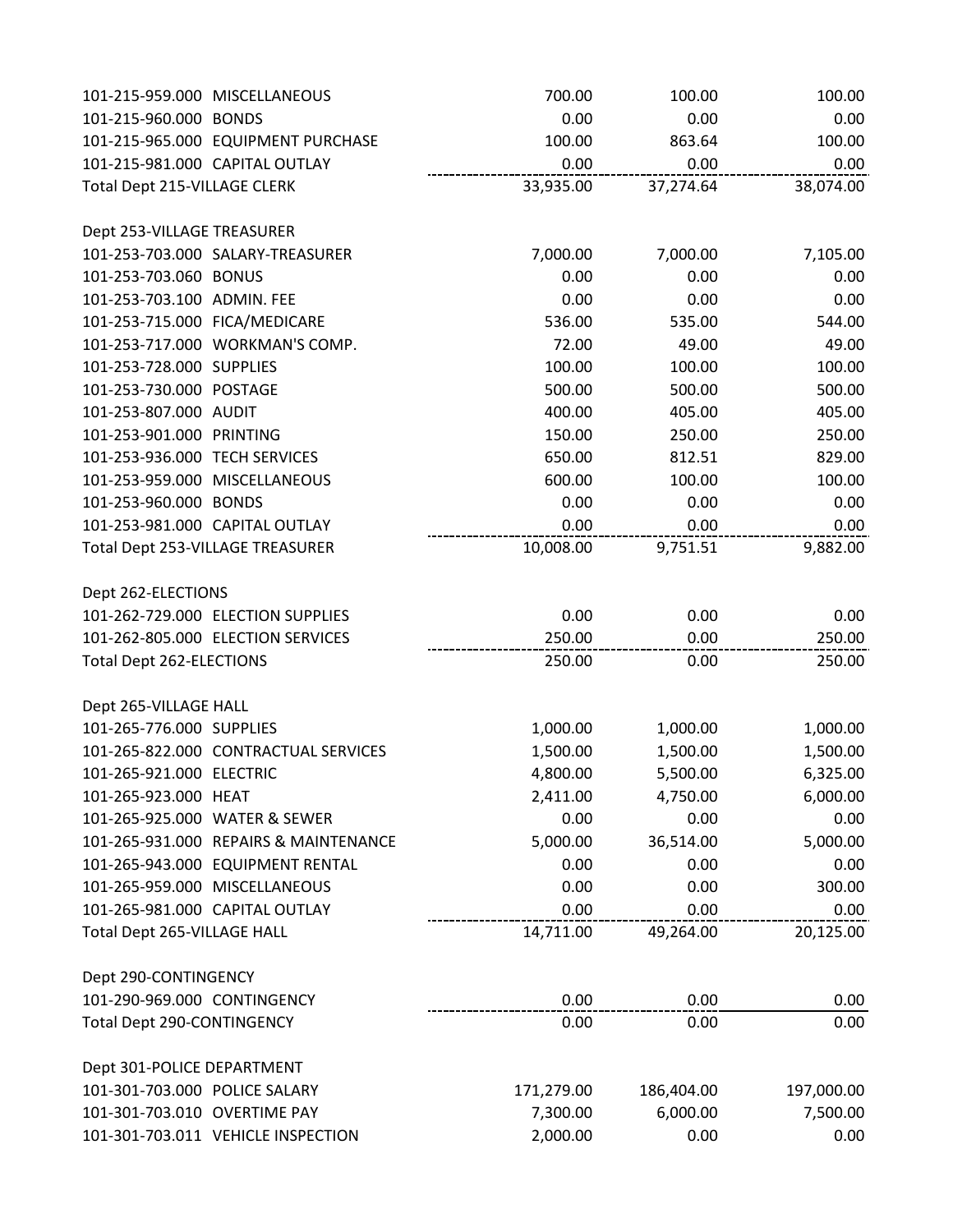| 101-301-703.020 HOLIDAY PAY    |                                           | 7,616.00   | 7,490.00   | 7,365.00   |
|--------------------------------|-------------------------------------------|------------|------------|------------|
| 101-301-703.030 VACATION PAY   |                                           | 16,000.00  | 18,740.00  | 17,630.00  |
| 101-301-703.040 SICK/PERSONAL  |                                           | 16,000.00  | 14,428.00  | 14,000.00  |
|                                | 101-301-703.050 PART TIME SALARIES        | 21,000.00  | 16,000.00  | 20,000.00  |
| 101-301-703.060 BONUS          |                                           | 0.00       | 0.00       | 0.00       |
| 101-301-715.000 FICA/MEDICARE  |                                           | 18,387.00  | 17,680.00  | 17,412.00  |
|                                | 101-301-716.000 UNEMPLOYMENT INSURANCE    | 150.00     | 150.00     | 150.00     |
|                                | 101-301-717.000 WORKMAN'S COMP            | 7,617.00   | 5,422.00   | 5,422.00   |
| 101-301-718.000 PENSION        |                                           | 6,055.00   | 7,251.00   | 7,275.00   |
|                                | 101-301-719.000 HEALTH INSURANCE          | 18,295.00  | 18,379.00  | 24,725.00  |
|                                | 101-301-719.100 INSURANCE BUY-OUT         | 3,500.00   | 3,000.00   | 3,000.00   |
|                                | 101-301-719.500 DISABILITY INSURANCE      | 112.00     | 238.00     | 238.00     |
| 101-301-720.000 LIFE INSURANCE |                                           | 927.00     | 1,782.00   | 1,764.00   |
| 101-301-728.000 SUPPLIES       |                                           | 900.00     | 750.00     | 750.00     |
| 101-301-730.000 POSTAGE        |                                           | 100.00     | 100.00     | 100.00     |
|                                | 101-301-756.000 MISCELLANEOUS             | 1,500.00   | 500.00     | 500.00     |
|                                | 101-301-768.000 UNIFORMS/BOOTS/ETC        | 1,000.00   | 1,000.00   | 1,300.00   |
|                                | 101-301-768.020 RESERVE UNIFORMS/SUPPLIES | 150.00     | 700.00     | 700.00     |
|                                | 101-301-768.100 UNIFORM CLEANING          | 1,000.00   | 1,000.00   | 1,000.00   |
| 101-301-853.000 TELEPHONE      |                                           | 1,215.00   | 1,500.00   | 1,500.00   |
| 101-301-853.020 CELL PHONE     |                                           | 1,250.00   | 1,020.00   | 1,020.00   |
| 101-301-853.030 RADIOS         |                                           | 1,016.00   | 762.00     | 762.00     |
|                                | 101-301-853.040 INTERNET SERVICE          | 0.00       | 0.00       | 0.00       |
|                                | 101-301-864.000 CONFERENCES/WORKSHOPS     | 0.00       | 0.00       | 0.00       |
|                                | 101-301-865.000 MILEAGE/TRAVEL EXP        | 400.00     | 400.00     | 400.00     |
|                                | 101-301-865.500 VEH INSP MILEAGE/EXPENSES | 200.00     | 0.00       | 0.00       |
| 101-301-901.000 PRINTING       |                                           | 900.00     | 400.00     | 400.00     |
| 101-301-936.000 TECH SERVICES  |                                           | 2,163.00   | 2,457.00   | 2,506.00   |
| 101-301-937.000 LEIN SERVICE   |                                           | 0.00       | 1,000.00   | 1,000.00   |
|                                | 101-301-955.000 TRAINING FUNDS-STATE      | 1,200.00   | 1,200.00   | 1,200.00   |
|                                | 101-301-956.000 TRAINING FUNDS-VILLAGE    | 2,500.00   | 2,500.00   | 2,500.00   |
|                                | 101-301-958.000 DUES/MEMBERSHIPS          | 410.00     | 400.00     | 400.00     |
|                                | 101-301-959.000 MISCELLANEOUS             | 0.00       | 0.00       | 0.00       |
| 101-301-960.000 BONDS          |                                           | 0.00       | 0.00       | 0.00       |
|                                | 101-301-963.000 LIABILITY INSURANCE       | 281.00     | 252.00     | 252.00     |
|                                | 101-301-965.000 EQUIPMENT PURCHASE        | 1,500.00   | 4,000.00   | 3,500.00   |
| 101-301-981.000 CAPITAL OUTLAY |                                           | 9,000.00   | 4,250.00   | 3,000.00   |
|                                | 101-301-999.610 TRANSFER TO MOTOR POOL    | 25,000.00  | 28,269.15  | 28,000.00  |
|                                | Total Dept 301-POLICE DEPARTMENT          | 347,923.00 | 355,424.15 | 374,271.00 |
| Dept 302-CROSSING GUARDS       |                                           |            |            |            |
|                                | 101-302-703.050 SALARIES PART-TIME        | 7,259.00   | 7,259.00   | 7,259.00   |
| 101-302-703.060 BONUS          |                                           | 0.00       | 0.00       | 0.00       |
| 101-302-715.000 FICA/MEDICARE  |                                           | 565.00     | 505.00     | 556.00     |
|                                | 101-302-716.000 UNEMPLOYMENT COMPENSAT    | 0.00       | 0.00       | 0.00       |
|                                | 101-302-717.000 WORKMAN'S COMP            | 0.00       | 0.00       | 0.00       |
|                                | 101-302-756.000 OPERATING SUPPLIES        | 0.00       | 66.17      | 0.00       |
|                                |                                           |            |            |            |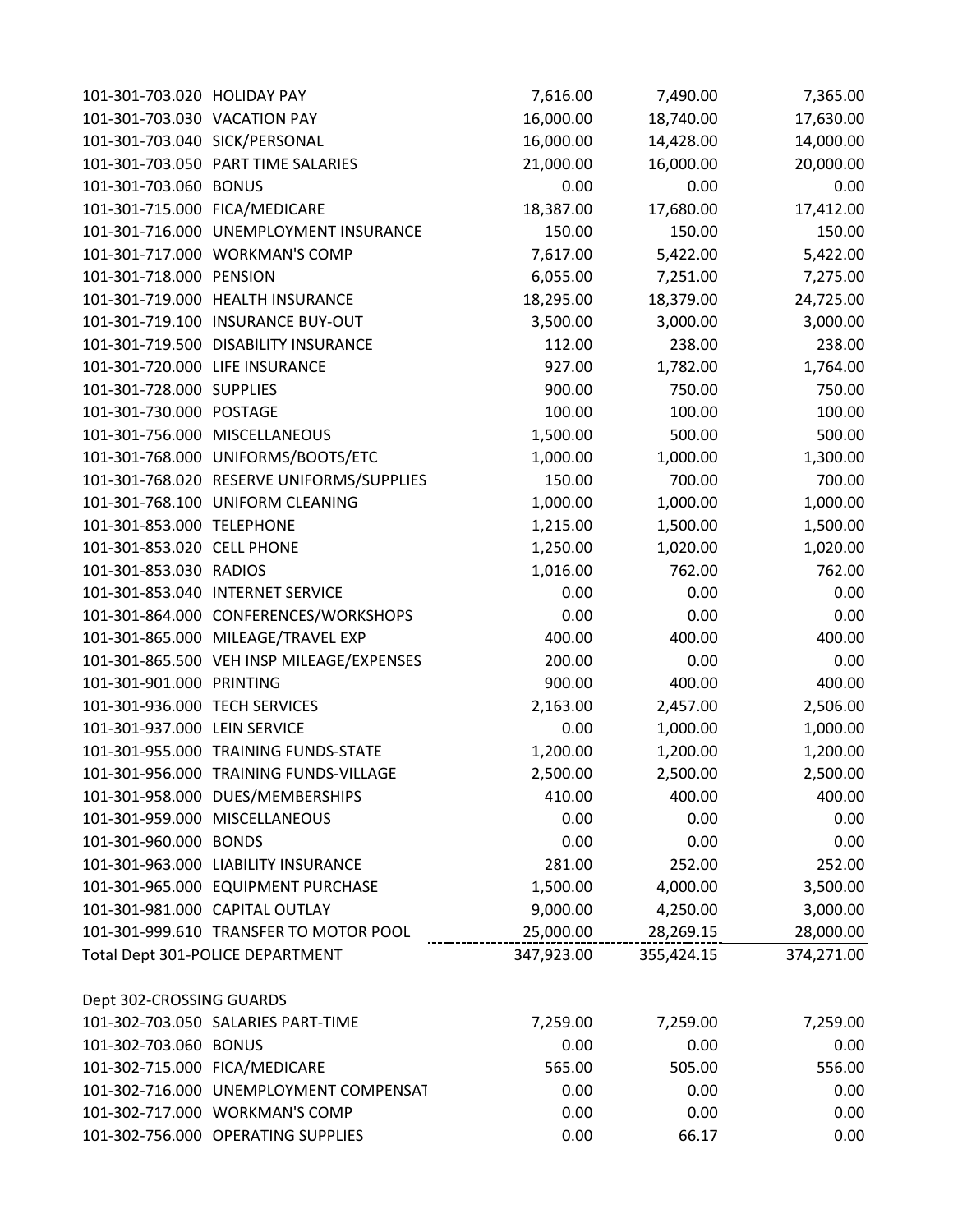|                                | 101-302-959.000 MISCELLANEOUS             | 0.00      | 0.00      | 0.00      |
|--------------------------------|-------------------------------------------|-----------|-----------|-----------|
| Total Dept 302-CROSSING GUARDS |                                           | 7,824.00  | 7,830.17  | 7,815.00  |
|                                |                                           |           |           |           |
| Dept 371-BUILDING INSPECTOR    |                                           |           |           |           |
|                                | 101-371-802.000 CODE ENFORCE/CONTRACTUA   | 1,485.00  | 1,200.00  | 1,200.00  |
|                                | 101-371-822.000 BUILDING INSPECTOR FEES   | 2,500.00  | 3,000.00  | 2,250.00  |
|                                | 101-371-823.000 MECHANICAL INSPECTOR FEE  | 750.00    | 750.00    | 620.00    |
|                                | 101-371-959.000 MISCELLANEOUS             | 50.00     | 400.00    | 200.00    |
|                                | Total Dept 371-BUILDING INSPECTOR         | 4,785.00  | 5,350.00  | 4,270.00  |
|                                |                                           |           |           |           |
| Dept 441-DPW                   |                                           |           |           |           |
| 101-441-703.000 SALARIES       |                                           | 20,533.00 | 21,196.00 | 21,509.00 |
| 101-441-703.010 OVERTIME PAY   |                                           | 750.00    | 905.00    | 1,000.00  |
| 101-441-703.020 HOLIDAY PAY    |                                           | 0.00      | 0.00      | 0.00      |
| 101-441-703.030 VACATION PAY   |                                           | 0.00      | 0.00      | 0.00      |
| 101-441-703.040 SICK/PERSONAL  |                                           | 0.00      | 0.00      | 0.00      |
|                                | 101-441-703.050 SALARIES-PART-TIME        | 0.00      | 0.00      | 0.00      |
| 101-441-715.000 FICA/MEDICARE  |                                           | 1,781.00  | 1,745.00  | 1,665.00  |
|                                | 101-441-716.000 UNEMPLOYMENT INSURANCE    | 150.00    | 150.00    | 150.00    |
|                                | 101-441-717.000 WORKMAN'S COMP            | 3,145.00  | 2,119.00  | 2,119.00  |
| 101-441-718.000 PENSION        |                                           | 0.00      | 0.00      | 0.00      |
|                                | 101-441-719.000 HEALTH INSURANCE          | 0.00      | 0.00      | 0.00      |
|                                | 101-441-719.100 INSURANCE BUY-OUT         | 0.00      | 0.00      | 0.00      |
| 101-441-720.000 LIFE INSURANCE |                                           | 0.00      | 0.00      | 0.00      |
|                                | 101-441-721.000 TUITION REIMBURSEMENT     | 0.00      | 0.00      | 0.00      |
|                                | 101-441-768.000 UNIFORMS/BOOTS/ETC        | 0.00      | 0.00      | 0.00      |
| 101-441-776.000 SUPPLIES       |                                           | 500.00    | 500.00    | 500.00    |
|                                | 101-441-801.000 PROFESSIONAL/CONTRACT SEF | 0.00      | 10,640.00 | 0.00      |
| 101-441-812.000 ENGINEERING    |                                           | 0.00      | 0.00      | 0.00      |
| 101-441-836.000 CDL EXPENSES   |                                           | 500.00    | 500.00    | 500.00    |
| 101-441-853.000 TELEPHONE      |                                           | 731.00    | 750.00    | 750.00    |
| 101-441-853.020 CELL PHONE     |                                           | 0.00      | 0.00      | 0.00      |
|                                | 101-441-864.000 CONFERENCES/WORKSHOPS     | 0.00      | 0.00      | 0.00      |
| 101-441-921.000 ELECTRIC       |                                           | 3,075.00  | 3,075.00  | 3,075.00  |
| 101-441-923.000 HEAT           |                                           | 2,526.00  | 3,700.00  | 3,700.00  |
| 101-441-926.000 STREET LIGHTS  |                                           | 18,200.00 | 20,000.00 | 18,200.00 |
|                                | 101-441-931.000 BUILDING REPAIRS & MAINT. | 2,500.00  | 4,500.00  | 3,500.00  |
|                                | 101-441-934.000 CONTRACTUAL SERVICES      | 550.00    | 550.00    | 550.00    |
|                                | 101-441-943.000 PW EQUIPMENT RENTALGENEI  | 3,750.00  | 3,750.00  | 3,750.00  |
|                                | 101-441-959.000 MISCELLANEOUS             | 750.00    | 250.00    | 250.00    |
|                                | 101-441-963.000 MULTI-PERIL INSURANCE     | 282.00    | 251.00    | 251.00    |
|                                | 101-441-965.000 EQUIPMENT PURCHASE        | 0.00      | 0.00      | 0.00      |
|                                | 101-441-967.000 ENGINEERING/PROJECT COSTS | 0.00      | 0.00      | 0.00      |
|                                | 101-441-981.000 CAPITAL OUTLAY            | 0.00      | 0.00      | 0.00      |
|                                | 101-441-995.000 INTEREST EXPENSE          | 0.00      | 0.00      | 0.00      |
| Total Dept 441-DPW             |                                           | 59,723.00 | 74,581.00 | 61,469.00 |
|                                |                                           |           |           |           |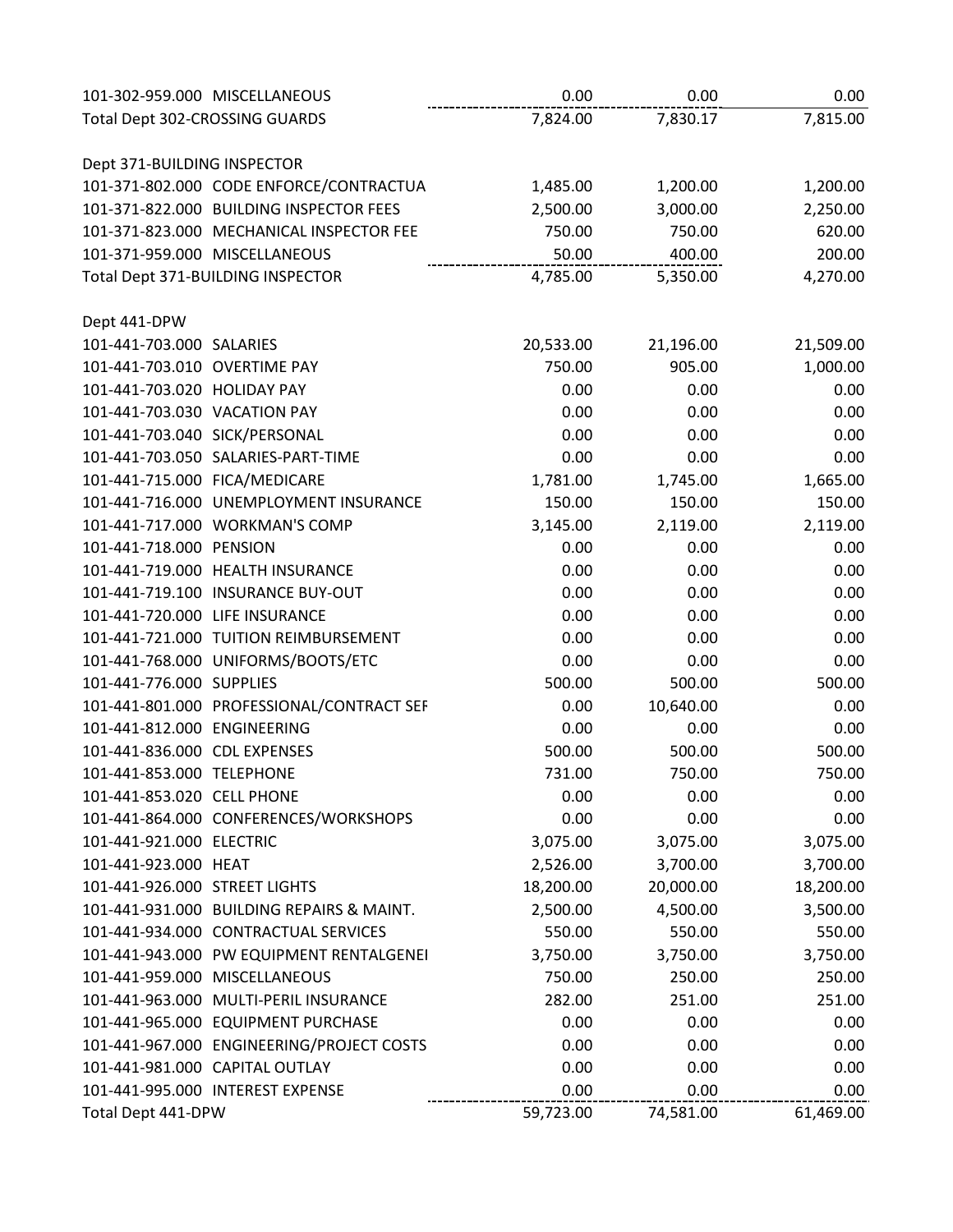| Dept 444-SIDEWALKS                        |            |            |            |
|-------------------------------------------|------------|------------|------------|
| 101-444-781.000 SIDEWALK MATERIALS        | 3,000.00   | 1,769.00   | 1,769.00   |
| 101-444-959.000 MISCELLANEOUS             | 0.00       | 0.00       | 0.00       |
| <b>Total Dept 444-SIDEWALKS</b>           | 3,000.00   | 1,769.00   | 1,769.00   |
| Dept 749-COMMUNITY PROMOTION              |            |            |            |
| 101-749-885.000 PUBLIC RELATIONS          | 100.00     | 100.00     | 100.00     |
| 101-749-901.000 PRINTING/PUBLISHING       | 250.00     | 100.00     | 100.00     |
| 101-749-981.000 CAPITAL OUTLAY            | 19,644.00  | 0.00       | 0.00       |
| Total Dept 749-COMMUNITY PROMOTION        | 19,994.00  | 200.00     | 200.00     |
| Dept 751-PARKS AND RECREATION             |            |            |            |
| 101-751-703.000 SALARIES-LEISURE SERVICES | 9,182.00   | 9,481.80   | 9,336.00   |
| 101-751-703.010 OVERTIME                  | 9.00       | 0.00       | 0.00       |
| 101-751-703.020 HOLIDAY PAY               | 0.00       | 0.00       | 0.00       |
| 101-751-703.050 SALARIES-LIFEGUARDS       | 10,919.00  | 10,609.74  | 10,900.00  |
| 101-751-703.051 TEMPORARY SALARIES        | 2,316.00   | 1,452.00   | 2,000.00   |
| 101-751-703.060 BONUS                     | 0.00       | 0.00       | 0.00       |
| 101-751-715.000 FICA/MEDICARE             | 1,715.00   | 1,715.00   | 1,775.00   |
| 101-751-717.000 WORKMAN'S COMP.           | 460.00     | 310.00     | 310.00     |
| 101-751-756.000 SUPPLIES & MAINTENANCE    | 3,005.00   | 3,000.00   | 3,000.00   |
| 101-751-812.000 ENGINEERING               | 0.00       | 0.00       | 0.00       |
| 101-751-853.000 TELEPHONE                 | 0.00       | 0.00       | 0.00       |
| 101-751-880.000 RECREATION PROGRAMS       | 0.00       | 0.00       | 0.00       |
| 101-751-901.000 PRINTING/PUBLISHING       | 154.00     | 100.00     | 100.00     |
| 101-751-921.000 ELECTRIC                  | 650.00     | 500.00     | 550.00     |
| 101-751-923.000 HEAT                      | 0.00       | 0.00       | 0.00       |
| 101-751-930.000 REPAIRS                   | 2,088.00   | 7,400.00   | 4,500.00   |
| 101-751-931.000 CONTRACTUAL               | 0.00       | 0.00       | 0.00       |
| 101-751-943.000 EQUIP.RENTAL TRANSFER     | 8,330.00   | 10,585.19  | 8,500.00   |
| 101-751-958.010 LIFEGUARD CERTIFICATIONS  | 545.00     | 600.00     | 600.00     |
| 101-751-959.000 MISCELLANEOUS             | 100.00     | 136.00     | 100.00     |
| 101-751-963.000 MULTI-PERIL INSURANCE     | 0.00       | 0.00       | 0.00       |
| 101-751-965.000 EQUIPMENT PURCHASE        | 0.00       | 0.00       | 0.00       |
| 101-751-981.000 CAPITAL OUTLAY            | 0.00       | 0.00       | 0.00       |
| 101-751-985.000 COMMUNITY PROJECTS        | 10,822.00  | 8,645.25   | 8,600.00   |
| Total Dept 751-PARKS AND RECREATION       | 50,295.00  | 54,534.98  | 50,271.00  |
| <b>TOTAL Expenditures</b>                 | 648,853.00 | 703,571.21 | 670,238.00 |
| Fund 101:                                 |            |            |            |
| <b>TOTAL REVENUES</b>                     | 648,853.00 | 703,571.21 | 670,238.00 |
| <b>TOTAL EXPENDITURES</b>                 | 648,853.00 | 703,571.21 | 670,238.00 |
| NET OF REVENUES & EXPENDITURES            | 0.00       | 0.00       | 0.00       |

Fund 202 - MAJOR ROADS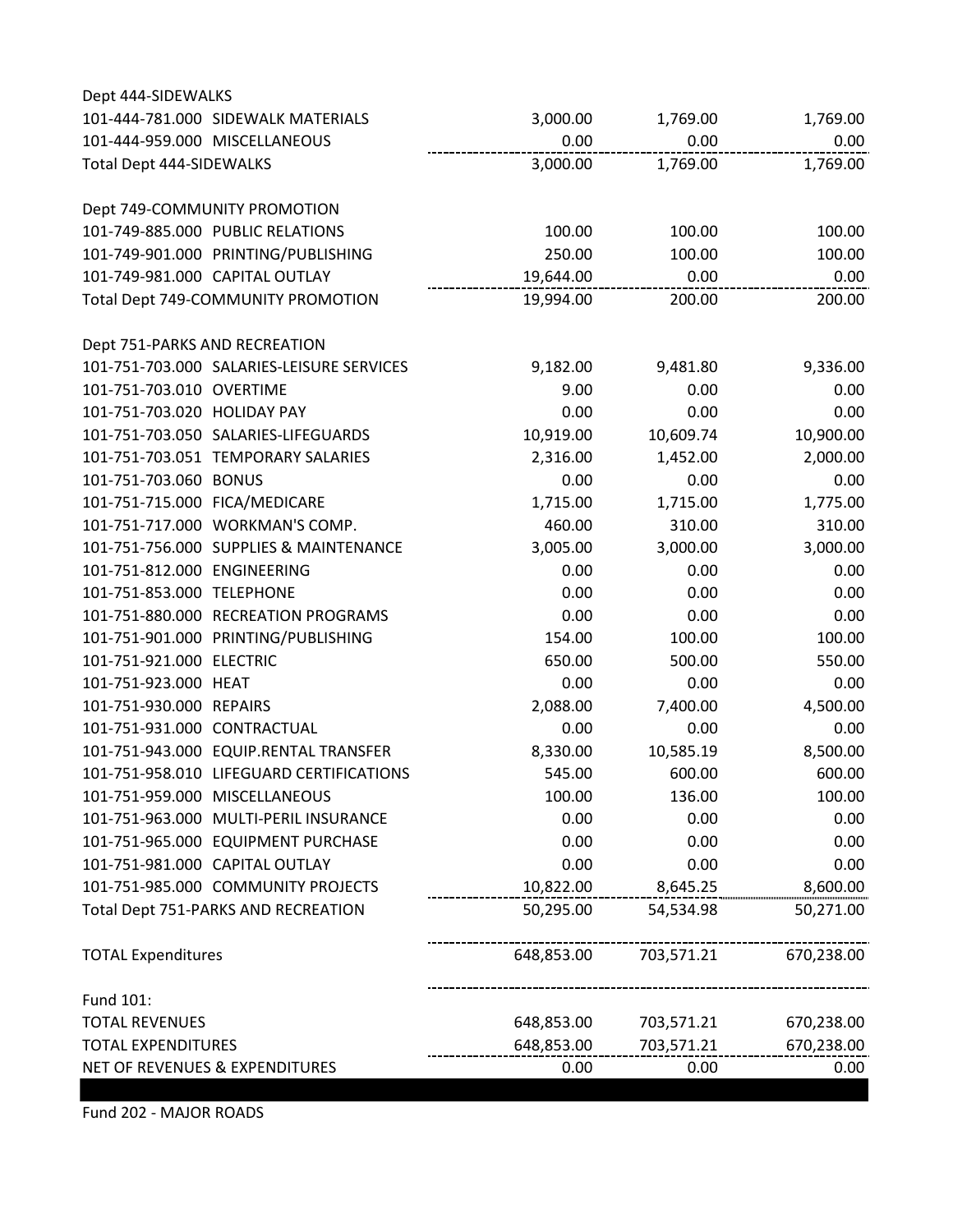| Revenues                                                            |            |            |            |
|---------------------------------------------------------------------|------------|------------|------------|
| Dept 000<br>202-000-501.010 GRANT                                   | 0.00       | 0.00       | 0.00       |
| 202-000-546.000 STATE OF MICHIGAN                                   | 85,000.00  | 90,000.00  | 93,000.00  |
| 202-000-546.020 GRANT                                               | 568,634.00 | 0.00       | 0.00       |
| 202-000-664.100 INTEREST ON INVESTMENT                              | 0.00       | 40.00      | 0.00       |
| 202-000-676.000 REIMBURSEMENTS                                      | 0.00       | 0.00       | 0.00       |
| 202-000-679.010 TRANSFER FROM GEN. FUND                             | 0.00       | 0.00       | 0.00       |
| 202-000-679.030 TRANSFER FROM LOCAL ROAD:                           | 36,694.00  | 0.00       | 0.00       |
| 202-000-679.230 TRANSFER FROM STREETS                               | 85,552.00  | 34,310.00  | 39,044.00  |
| 202-000-679.248 TRANSFER FROM DDA                                   | 0.00       | 0.00       | 27,000.00  |
| 202-000-679.390 TRANSFER FROM FUND BALAN                            | 0.00       | 0.00       | 0.00       |
| 202-000-679.900 TRANSFER FROM WASTEWATE                             | 0.00       | 0.00       | 0.00       |
| 202-000-679.910 TRANSFERS-WATER OPER.                               | 0.00       | 0.00       | 0.00       |
| 202-000-680.000 TRANSFER FROM LDFA                                  | 0.00       | 0.00       | 0.00       |
| Total Dept 000                                                      | 775,880.00 | 124,350.00 | 159,044.00 |
| <b>TOTAL Revenues</b>                                               | 775,880.00 | 124,350.00 | 159,044.00 |
| Expenditures<br>Dept 290-CONTINGENCY<br>202-290-969.000 CONTINGENCY | 0.00       | 0.00       | 0.00       |
| Total Dept 290-CONTINGENCY                                          | 0.00       | 0.00       | 0.00       |
|                                                                     |            |            |            |
| Dept 451-NEW CONSTRUCTION                                           |            |            |            |
| 202-451-822.000 CONTRACTUAL-NEW CONSTRU                             | 622,940.00 | 0.00       | 0.00       |
| 202-451-943.000 EQUIPMENT RENTAL                                    | 0.00       | 0.00       | 0.00       |
| 202-451-981.000 CAPITAL OUTLAY                                      | 2,496.00   | 0.00       | 0.00       |
| Total Dept 451-NEW CONSTRUCTION                                     | 625,436.00 | 0.00       | 0.00       |
| Dept 463-MAINTENANCE                                                |            |            |            |
| 202-463-703.000 SALARIES-MAINTENANCE                                | 12,000.00  | 10,000.00  | 10,148.00  |
| 202-463-703.010 OVERTIME PAY                                        | 51.00      | 0.00       | 0.00       |
| 202-463-715.000 SOCIAL SECURITY                                     | 897.00     | 765.00     | 776.00     |
| 202-463-717.000 WORKMAN'S COMP.                                     | 1,251.00   | 1,251.00   | 1,251.00   |
| 202-463-782.000 MATERIALS                                           | 784.00     | 750.00     | 750.00     |
| 202-463-812.000 ENGINEERING                                         | 83,466.00  | 975.00     | 975.00     |
| 202-463-818.000 CONTRACTUAL                                         | 0.00       | 0.00       | 0.00       |
| 202-463-864.000 CONFERENCES/WORKSHOPS                               | 150.00     | 150.00     | 150.00     |
| 202-463-943.000 EQUIPMENT RENTAL                                    | 15,000.00  | 17,500.00  | 17,500.00  |
| 202-463-963.000 LIABILITY                                           | 821.00     | 755.00     | 755.00     |
| 202-463-981.000 CAPITAL OUTLAY                                      | 0.00       | 56,597.00  | 90,000.00  |
| <b>Total Dept 463-MAINTENANCE</b>                                   | 114,420.00 | 88,743.00  | 122,305.00 |
| Dept 474-TRAFFIC                                                    |            |            |            |
| 202-474-703.000 SALARIES-TRAFFIC SERVICES                           | 1,489.00   | 1,450.00   | 1,471.00   |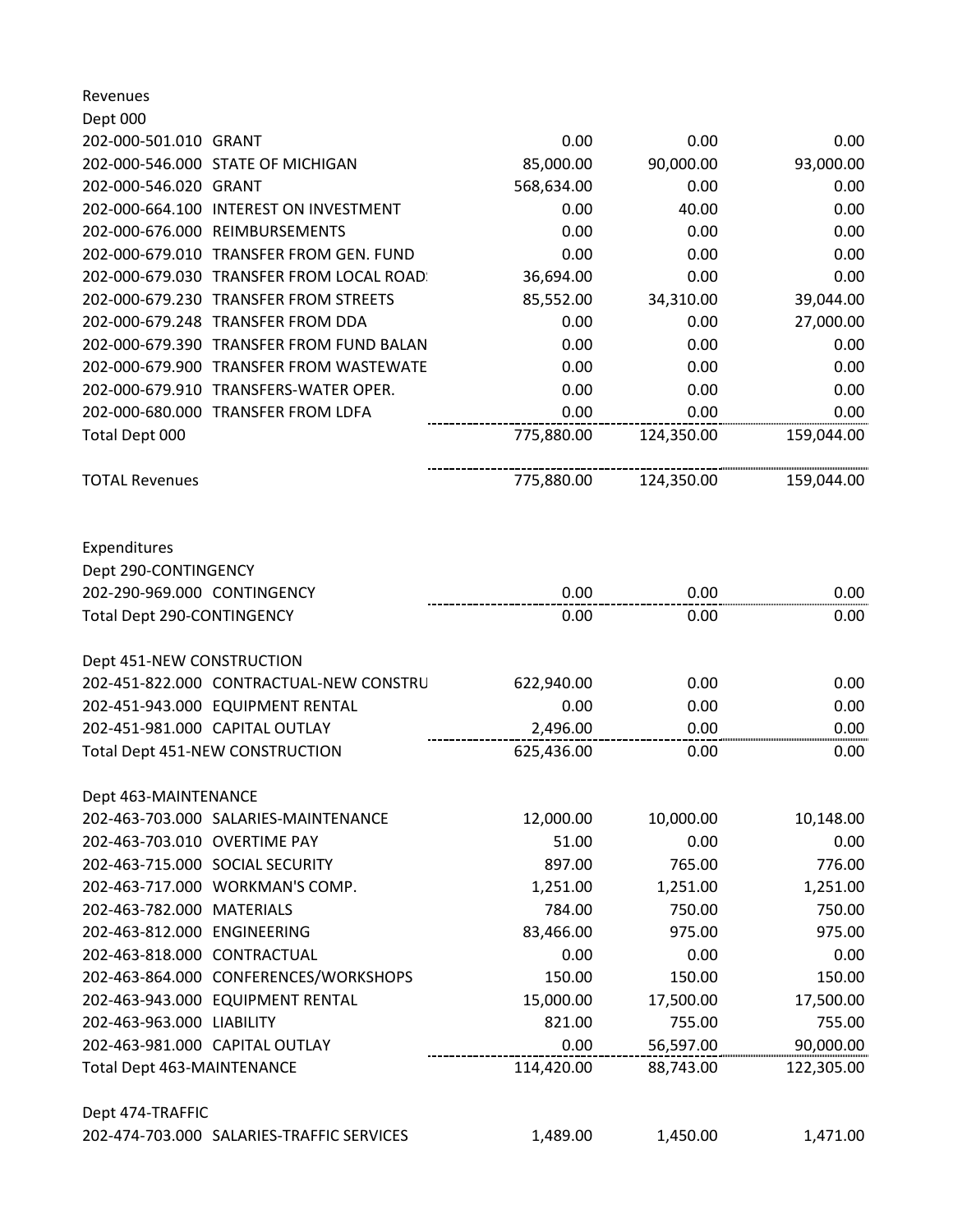| 202-474-703.010 OVERTIME PAY              | 0.00       | 0.00       | 0.00       |
|-------------------------------------------|------------|------------|------------|
| 202-474-715.000 SOCIAL SECURITY           | 110.00     | 111.00     | 113.00     |
| 202-474-717.000 WORKMAN'S COMP.           | 0.00       | 0.00       | 0.00       |
| 202-474-782.000 MATERIALS                 | 74.00      | 0.00       | 0.00       |
| 202-474-822.000 CONTRACTUAL               | 1,192.00   | 1,000.00   | 1,000.00   |
| 202-474-940.000 LEASE/RENTAL              | 3,983.00   | 3,956.00   | 3,956.00   |
| 202-474-943.000 EQUIPMENT RENTAL          | 500.00     | 500.00     | 500.00     |
| 202-474-965.000 EQUIPMENT PURCHASE        | 0.00       | 0.00       | 0.00       |
| Total Dept 474-TRAFFIC                    | 7,348.00   | 7,017.00   | 7,040.00   |
| Dept 479-ICE/SNOW                         |            |            |            |
| 202-479-703.000 SALARIES-SNOW & ICE REMOV | 4,620.00   | 4,500.00   | 5,628.00   |
| 202-479-703.010 OVERTIME PAY              | 3,000.00   | 3,000.00   | 3,000.00   |
| 202-479-715.000 SOCIAL SECURITY           | 500.00     | 345.00     | 345.00     |
| 202-479-782.000 MATERIALS                 | 5,000.00   | 5,000.00   | 5,000.00   |
| 202-479-822.000 CONTRACTUAL               | 0.00       | 0.00       | 0.00       |
| 202-479-940.000 BUILDING                  | 0.00       | 0.00       | 0.00       |
| 202-479-943.000 EQUIPMENT RENTAL          | 7,560.00   | 7,500.00   | 7,500.00   |
| Total Dept 479-ICE/SNOW                   | 20,680.00  | 20,345.00  | 21,473.00  |
| Dept 483-ADMINISTRATION                   |            |            |            |
| 202-483-703.000 SALARIES-ADMINISTRATION   | 0.00       | 0.00       | 0.00       |
| 202-483-703.172 MANAGER SALARY            | 2,350.00   | 2,484.00   | 2,400.00   |
| 202-483-703.215 CLERK SALARY              | 4,357.00   | 4,423.00   | 4,490.00   |
| 202-483-715.000 SOCIAL SECURITY           | 486.00     | 528.00     | 526.00     |
| 202-483-715.172 MANAGER FICA              | 0.00       | 0.00       | 0.00       |
| 202-483-715.215 CLERK FICA                | 0.00       | 0.00       | 0.00       |
| 202-483-718.172 MANAGER PENSION           | 0.00       | 0.00       | 0.00       |
| 202-483-718.215 CLERK PENSION             | 0.00       | 0.00       | 0.00       |
| 202-483-719.172 MANAGER HEALTH INS        | 0.00       | 0.00       | 0.00       |
| 202-483-719.215 CLERK HEALTH INS          | 0.00       | 0.00       | 0.00       |
| 202-483-807.000 AUDIT                     | 800.00     | 810.00     | 810.00     |
| 202-483-963.000 MULTI-PERIL INSURANCE     | 0.00       | 0.00       | 0.00       |
| 202-483-992.000 REPAYMENT OF FUNDS        | 0.00       | 0.00       | 0.00       |
| 202-483-999.010 GEN. FUND SALARY TRANSFER | 0.00       | 0.00       | 0.00       |
| 202-483-999.030 TRANSFER TO LOCAL ROADS   | 0.00       | 0.00       | 0.00       |
| Total Dept 483-ADMINISTRATION             | 7,993.00   | 8,245.00   | 8,226.00   |
| <b>TOTAL Expenditures</b>                 | 775,877.00 | 124,350.00 | 159,044.00 |
| Fund 202:                                 |            |            |            |
| <b>TOTAL REVENUES</b>                     | 775,880.00 | 124,350.00 | 159,044.00 |
| <b>TOTAL EXPENDITURES</b>                 | 775,877.00 | 124,350.00 | 159,044.00 |
| NET OF REVENUES & EXPENDITURES            | 3.00       | 0.00       | 0.00       |

Fund 203 - LOCAL ROADS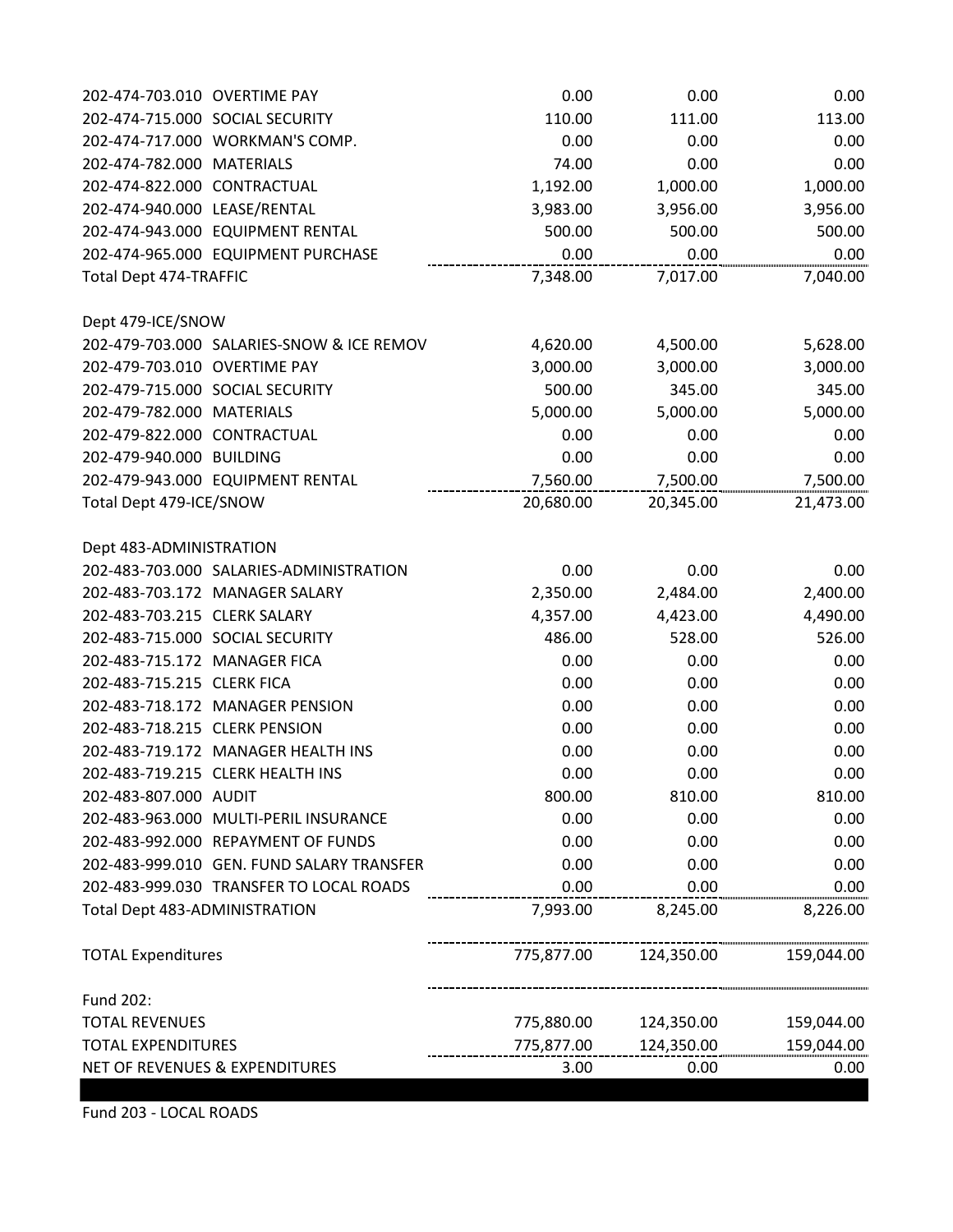| Revenues                                  |            |            |            |
|-------------------------------------------|------------|------------|------------|
| Dept 000                                  |            |            |            |
| 203-000-403.500 COUNTY ROAD MILLAGE       | 27,097.00  | 27,271.00  | 27,000.00  |
| 203-000-546.000 STATE OF MICHIGAN         | 35,350.00  | 39,000.00  | 39,000.00  |
| 203-000-664.100 INTEREST ON INVESTMENT    | 100.00     | 100.00     | 100.00     |
| 203-000-671.000 MISCELLANEOUS             | 0.00       | 0.00       | 0.00       |
| 203-000-676.000 REIMBURSEMENTS            | 0.00       | 3,480.00   | 3,480.00   |
| 203-000-679.010 TRANSFER FROM GENERAL FUI | 0.00       | 0.00       | 0.00       |
| 203-000-679.020 TRANSFER FROM MAJOR ROAD  | 0.00       | 0.00       | 0.00       |
| 203-000-679.230 TRANSFER FROM STREETS     | 13,481.00  | 36,364.00  | 46,576.00  |
| 203-000-679.390 TRANSFER FROM FUND BALAN  | 42,897.00  | 0.00       | 0.00       |
| Total Dept 000                            | 118,925.00 | 106,215.00 | 116,156.00 |
| <b>TOTAL Revenues</b>                     | 118,925.00 | 106,215.00 | 116,156.00 |
| Expenditures                              |            |            |            |
| Dept 290-CONTINGENCY                      |            |            |            |
| 203-290-969.000 CONTINGENCY               | 0.00       | 0.00       | 22,494.00  |
| Total Dept 290-CONTINGENCY                | 0.00       | 0.00       | 22,494.00  |
| Dept 451-NEW CONSTRUCTION                 |            |            |            |
| 203-451-822.000 CONTRACTUAL-NEW CONSTRU   | 0.00       | 0.00       | 0.00       |
| 203-451-943.000 EQUIPMENT RENTAL          | 0.00       | 0.00       | 0.00       |
| <b>Total Dept 451-NEW CONSTRUCTION</b>    | 0.00       | 0.00       | 0.00       |
| Dept 463-MAINTENANCE                      |            |            |            |
| 203-463-703.000 SALARIES-MAINTENANCE      | 24,000.00  | 22,653.00  | 22,988.00  |
| 203-463-703.010 OVERTIME PAY              | 34.00      | 0.00       | 0.00       |
| 203-463-715.000 SOCIAL SECURITY           | 1,800.00   | 1,733.00   | 1,759.00   |
| 203-463-717.000 WORKMAN'S COMP.           | 1,251.00   | 843.00     | 843.00     |
| 203-463-782.000 MATERIALS                 | 785.00     | 750.00     | 750.00     |
| 203-463-812.000 ENGINEERING               | 0.00       | 975.00     | 975.00     |
| 203-463-822.000 CONTRACTUAL               | 1,250.00   | 1,000.00   | 1,000.00   |
| 203-463-864.000 CONFERENCES/WORKSHOPS     | 250.00     | 250.00     | 250.00     |
| 203-463-943.000 EQUIPMENT RENTAL          | 20,716.00  | 24,000.00  | 24,000.00  |
| 203-463-963.000 LIABILITY                 | 821.00     | 755.00     | 755.00     |
| 203-463-981.000 CAPITAL OUTLAY            | 0.00       | 15,464.00  | 0.00       |
| <b>Total Dept 463-MAINTENANCE</b>         | 50,907.00  | 68,423.00  | 53,320.00  |
| Dept 474-TRAFFIC                          |            |            |            |
| 203-474-703.000 SALARIES-TRAFFIC SERVICES | 750.00     | 4,500.00   | 4,566.00   |
| 203-474-703.010 OVERTIME PAY              | 0.00       | 0.00       | 0.00       |
| 203-474-715.000 SOCIAL SECURITY           | 75.00      | 345.00     | 350.00     |
| 203-474-717.000 WORKMAN'S COMP.           | 0.00       | 0.00       | 0.00       |
| 203-474-782.000 MATERIALS                 | 0.00       | 0.00       | 0.00       |
| 203-474-822.000 CONTRACTUAL               | 0.00       | 0.00       | 0.00       |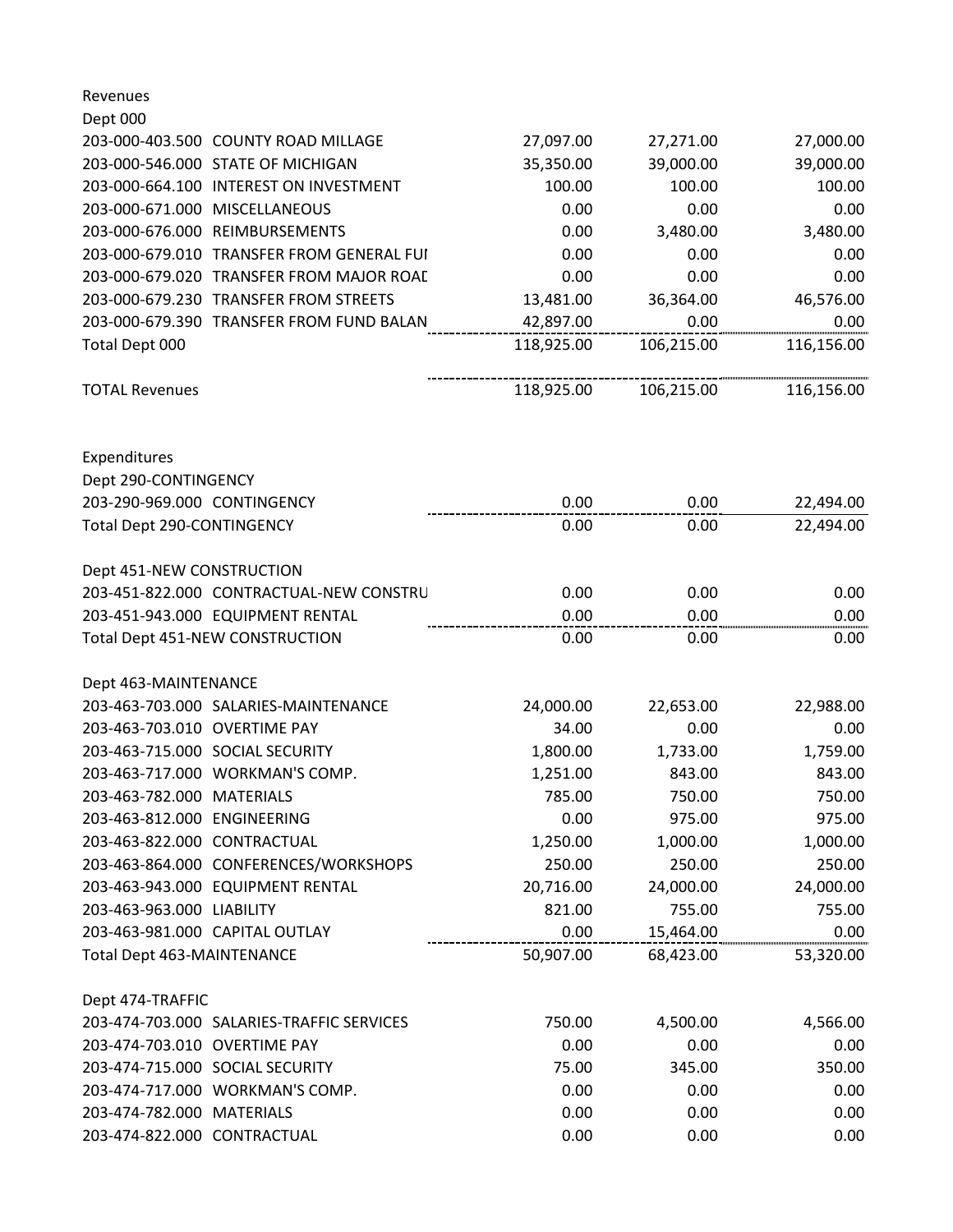| 203-474-921.000 ELECTRIC      |                                             | 800.00     | 800.00     | 800.00     |
|-------------------------------|---------------------------------------------|------------|------------|------------|
| 203-474-940.000 LEASE/RENTAL  |                                             | 1,978.00   | 1,978.00   | 1,978.00   |
|                               | 203-474-943.000 TRAFFIC SERVICE EQUIP RENTA | 250.00     | 1,500.00   | 1,500.00   |
|                               | 203-474-965.000 EQUIPMENT PURCHASE          | 0.00       | 0.00       | 0.00       |
| <b>Total Dept 474-TRAFFIC</b> |                                             | 3,853.00   | 9,123.00   | 9,194.00   |
| Dept 479-ICE/SNOW             |                                             |            |            |            |
|                               | 203-479-703.000 SALARIES-SNOW & ICE REMOV   | 6,673.00   | 6,500.00   | 7,454.00   |
| 203-479-703.010 OVERTIME PAY  |                                             | 1,000.00   | 1,000.00   | 1,000.00   |
|                               | 203-479-715.000 SOCIAL SECURITY             | 497.00     | 343.00     | 570.00     |
| 203-479-782.000 MATERIALS     |                                             | 3,927.00   | 5,000.00   | 6,500.00   |
|                               | 203-479-822.000 MAINT. SNOW & ICE CONTRAC   | 0.00       | 0.00       | 0.00       |
|                               | 203-479-933.000 MAILBOX REPLACEMENT         | 300.00     | 500.00     | 500.00     |
| 203-479-940.000 BUILDING      |                                             | 0.00       | 0.00       | 0.00       |
|                               | 203-479-943.000 EQUIPMENT RENTAL            | 7,080.00   | 7,080.00   | 7,080.00   |
| Total Dept 479-ICE/SNOW       |                                             | 19,477.00  | 20,423.00  | 23,104.00  |
| Dept 483-ADMINISTRATION       |                                             |            |            |            |
|                               | 203-483-703.000 SALARIES-ADMINISTRATION     | 0.00       | 0.00       | 0.00       |
|                               | 203-483-703.172 MANAGER SALARY              | 2,350.00   | 2,484.00   | 2,400.00   |
| 203-483-703.215 CLERK SALARY  |                                             | 4,358.00   | 4,424.00   | 4,490.00   |
|                               | 203-483-715.000 SOCIAL SECURITY             | 486.00     | 528.00     | 344.00     |
| 203-483-715.172 MANAGER FICA  |                                             | 0.00       | 0.00       | 0.00       |
| 203-483-715.215 CLERK FICA    |                                             | 0.00       | 0.00       | 0.00       |
|                               | 203-483-718.172 MANAGER PENSION             | 0.00       | 0.00       | 0.00       |
| 203-483-718.215 CLERK PENSION |                                             | 0.00       | 0.00       | 0.00       |
|                               | 203-483-719.172 MANAGER HEALTH INS          | 0.00       | 0.00       | 0.00       |
|                               | 203-483-719.215 CLERK HEALTH INS            | 0.00       | 0.00       | 0.00       |
| 203-483-807.000 AUDIT         |                                             | 800.00     | 810.00     | 810.00     |
| 203-483-959.000 SUPPLIES      |                                             | 0.00       | 0.00       | 0.00       |
|                               | 203-483-963.000 MULTI-PERIL INSURANCE       | 0.00       | 0.00       | 0.00       |
|                               | 203-483-999.010 GEN. FUND SALARY TRANSFER   | 0.00       | 0.00       | 0.00       |
|                               | 203-483-999.020 TRANSFER TO MAJOR           | 36,694.00  | 0.00       | 0.00       |
| Total Dept 483-ADMINISTRATION |                                             | 44,688.00  | 8,246.00   | 8,044.00   |
| <b>TOTAL Expenditures</b>     |                                             | 118,925.00 | 106,215.00 | 116,156.00 |
| Fund 203:                     |                                             |            |            |            |
| <b>TOTAL REVENUES</b>         |                                             | 118,925.00 | 106,215.00 | 116,156.00 |
| <b>TOTAL EXPENDITURES</b>     |                                             | 118,925.00 | 106,215.00 | 116,156.00 |
|                               | NET OF REVENUES & EXPENDITURES              | 0.00       | 0.00       | 0.00       |
|                               |                                             |            |            |            |

Fund 206 - FIRE INSURANCE PROCEEDS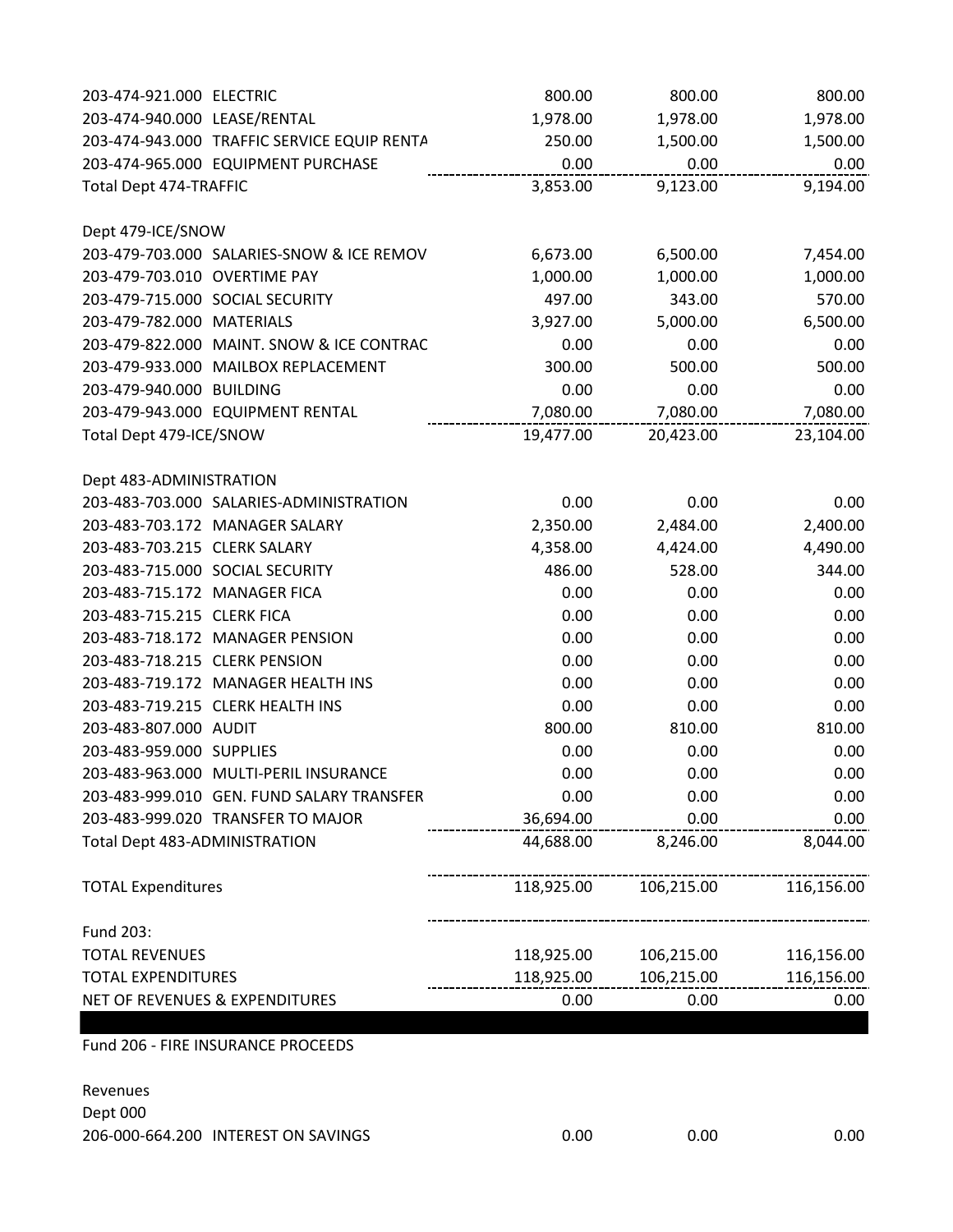| 206-000-679.010 TRANSFER FROM GEN. FUND            | 0.00 | 0.00      | 0.00      |
|----------------------------------------------------|------|-----------|-----------|
| 206-000-679.390 TRANSFER FROM FUND BALAN           | 0.00 | 0.00      | 0.00      |
| Total Dept 000                                     | 0.00 | 0.00      | 0.00      |
| <b>TOTAL Revenues</b>                              | 0.00 | 0.00      | 0.00      |
| Expenditures                                       |      |           |           |
| Dept 990-TRANSFERS                                 |      |           |           |
| 206-990-999.010 GEN. FUND SALARY TRANSFER          | 0.00 | 0.00      | 0.00      |
| <b>Total Dept 990-TRANSFERS</b>                    | 0.00 | 0.00      | 0.00      |
| <b>TOTAL Expenditures</b>                          | 0.00 | 0.00      | 0.00      |
| Fund 206:                                          |      |           |           |
| <b>TOTAL REVENUES</b>                              | 0.00 | 0.00      | 0.00      |
| <b>TOTAL EXPENDITURES</b>                          | 0.00 | 0.00      | 0.00      |
| <b>NET OF REVENUES &amp; EXPENDITURES</b>          | 0.00 | 0.00      | 0.00      |
| Fund 213 - SALVAGE VEHICLE INSPECTIONS             |      |           |           |
| Revenues                                           |      |           |           |
| Dept 000<br>213-000-610.000 VEHICLE INSPECTION FEE | 0.00 | 12,400.00 | 12,400.00 |
| 213-000-664.100 INTEREST INCOME                    | 0.00 | 10.00     | 10.00     |
| 213-000-679.300 TRANSFER FROM FUND BALAN           | 0.00 | 0.00      | 0.00      |
| Total Dept 000                                     | 0.00 | 12,410.00 | 12,410.00 |
| <b>TOTAL Revenues</b>                              | 0.00 | 12,410.00 | 12,410.00 |
| Expenditures<br>Dept 301-POLICE DEPARTMENT         |      |           |           |
| 213-301-703.011 VEHICLE INSPECTION                 | 0.00 | 7,133.00  | 7,133.00  |
| 213-301-715.000 FICA/MEDICARE                      | 0.00 | 545.58    | 545.58    |
| 213-301-776.000 OPERATING SUPPLIES                 | 0.00 | 3,685.53  | 3,685.53  |
| 213-301-865.500 VEH INSP MILEAGE/EXPENSES          | 0.00 | 1,045.89  | 1,045.89  |
| 213-301-959.000 MISCELLANEOUS                      | 0.00 | 0.00      | 0.00      |
| Total Dept 301-POLICE DEPARTMENT                   | 0.00 | 12,410.00 | 12,410.00 |
| <b>TOTAL Expenditures</b>                          | 0.00 | 12,410.00 | 12,410.00 |
| Fund 213:                                          |      |           |           |
| <b>TOTAL REVENUES</b>                              | 0.00 | 12,410.00 | 12,410.00 |
| <b>TOTAL EXPENDITURES</b>                          | 0.00 | 12,410.00 | 12,410.00 |
| NET OF REVENUES & EXPENDITURES                     | 0.00 | 0.00      | 0.00      |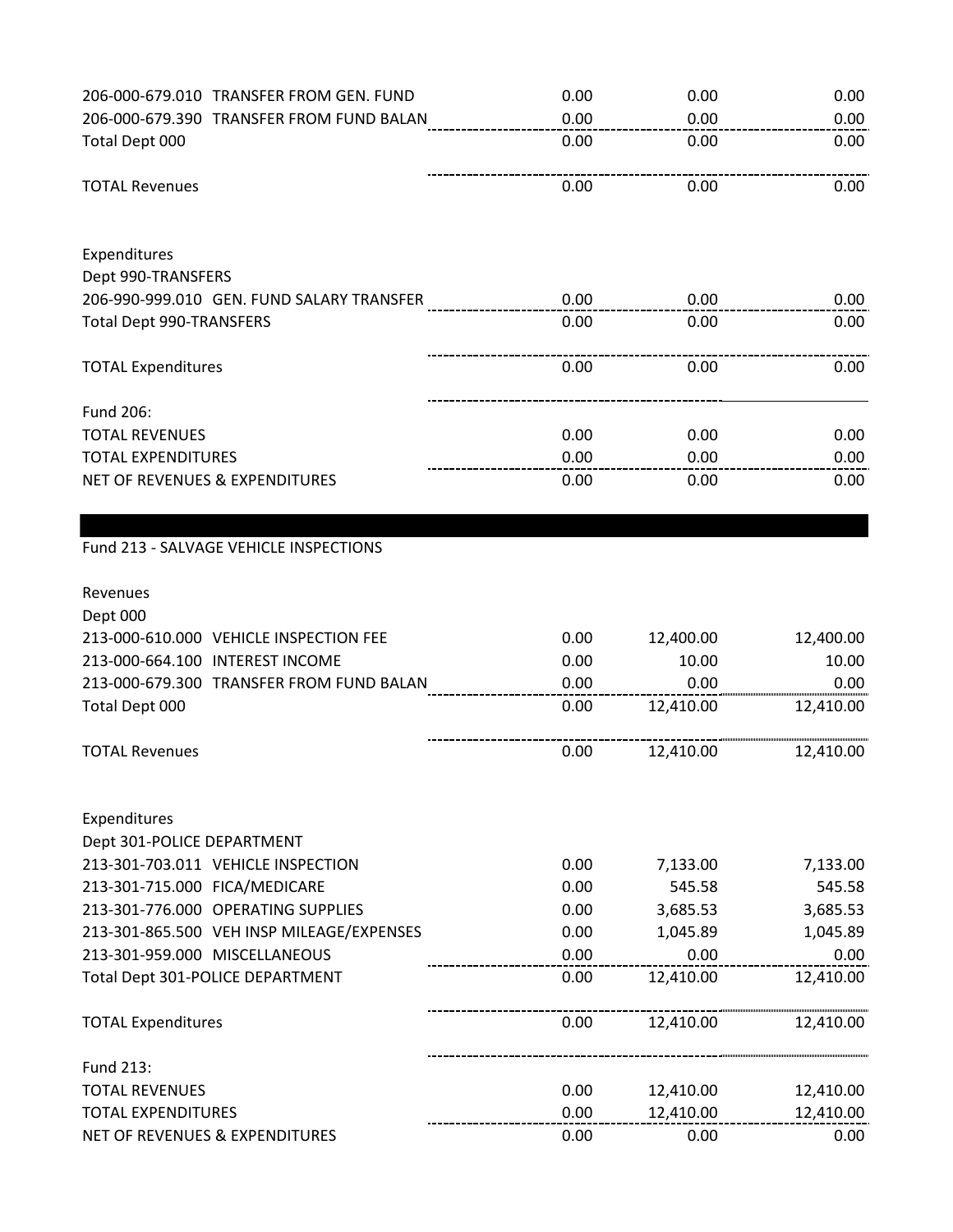## Fund 230 - STREETS

Revenues Dept 000 230-000-403.000 STREETS-PROPERTY TAXES 89,731.00 89,000.00 89,000.00 230-000-410.000 PERSONAL PROPERTY TAX 14,434.00 14,561.00 13,500.00 230-000-411.000 DELINQUENT TAX 0.00 0.00 0.00 230-000-445.000 REAL ESTATE TAX INTEREST 350.00 500.00 500.00 230-000-664.100 INTEREST INCOME 20.00 50.00 50.00 230-000-679.390 TRANSFER FROM FUND BALANCE 0.00 0.00 0.00 Total Dept 000 104,535.00 104,111.00 103,050.00 TOTAL Revenues 104,535.00 104,111.00 103,050.00 Expenditures Dept 728-ECONOMIC DEVELOPMENT 230-728-959.000 MISCELLANEOUS 0.00 40.00 0.00 230-728-967.100 DUE TO BROWNFIELD AUTHORITY 5,502.00 3,397.00 0.00 230-728-999.010 GEN. FUND TRANSFER 0.00 30,000.00 17,430.00 230-728-999.020 TRANSFER TO MAJOR 85,552.00 34,310.00 39,044.00 230-728-999.030 TRANSFER TO LOCAL ROADS 13,481.00 36,364.00 46,576.00 Total Dept 728-ECONOMIC DEVELOPMENT 104,535.00 104,111.00 103,050.00 TOTAL Expenditures 104,535.00 104,111.00 103,050.00 Fund 230: TOTAL REVENUES 104,535.00 104,111.00 103,050.00 TOTAL EXPENDITURES 104,535.00 104,111.00 103,050.00 NET OF REVENUES & EXPENDITURES  $\begin{array}{ccc} 0.00 & 0.00 & 0.00 \end{array}$  0.00 Fund 244 - BUSINESS LOANS Revenues Dept 000 244-000-609.000 APPLICATION FEES 0.00 100.00 100.00 244-000-664.100 INTEREST INCOME 100.00 150.00 150.00 244-000-665.000 INTEREST INCOME-LOANS 1,401.00 350.00 350.00

244-000-671.000 OTHER REVENUE 170.00 0.00 0.00 0.00 0.00<br>244-000-685.000 PRINCIPAL ON LOANS 115,759.00 4,100.00 4,100.00 4,100.00 244-000-685.000 PRINCIPAL ON LOANS 15,759.00 4,100.00 4,100.00 Total Dept 000 17,430.00 4,700.00 4,700.00 TOTAL Revenues 17,430.00 4,700.00 4,700.00

Expenditures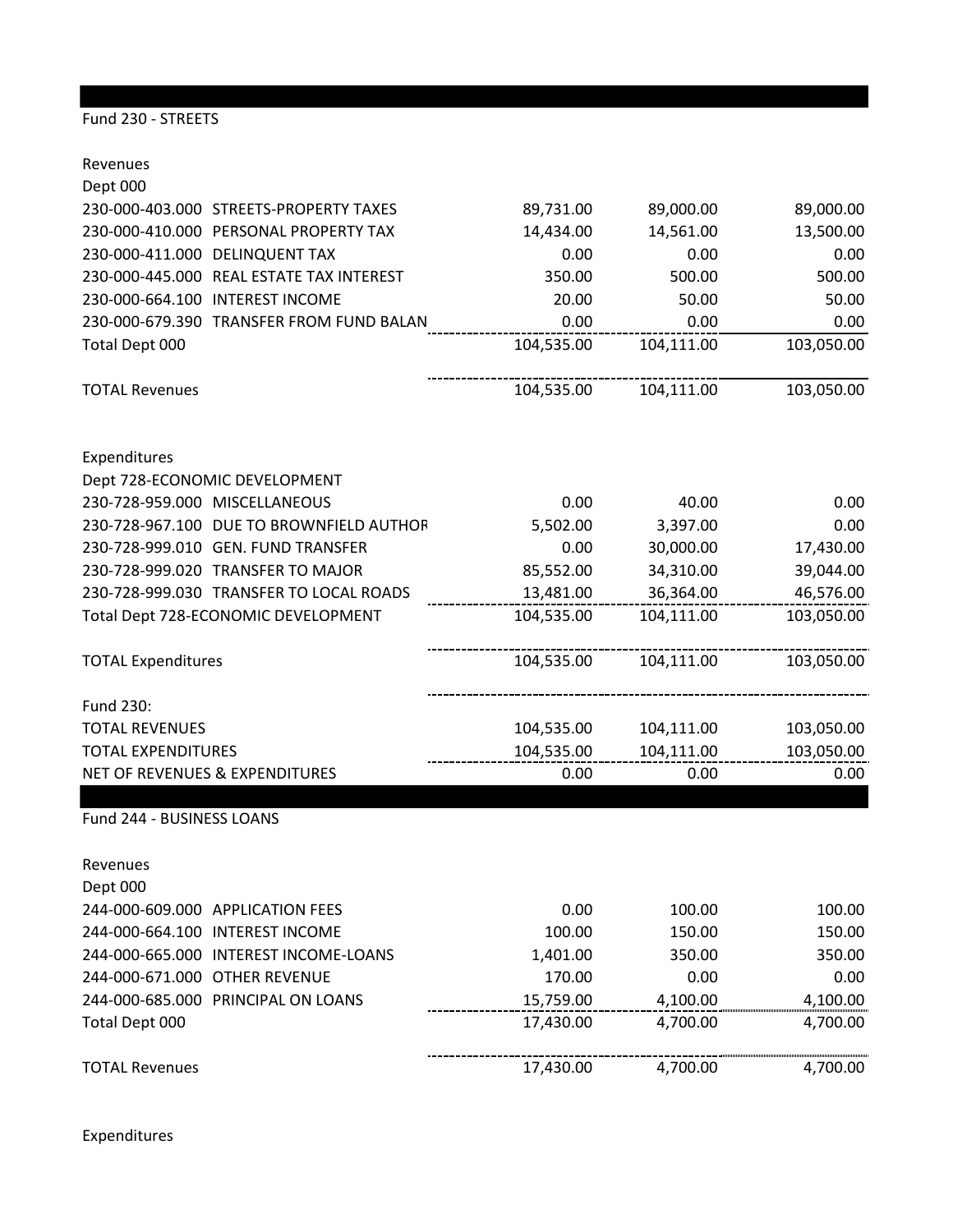| Dept 290-CONTINGENCY                  |           |          |          |
|---------------------------------------|-----------|----------|----------|
| 244-290-969.000 CONTINGENCY           | 17,266.00 | 4,400.00 | 4,190.00 |
| <b>Total Dept 290-CONTINGENCY</b>     | 17,266.00 | 4,400.00 | 4,190.00 |
| Dept 728-ECONOMIC DEVELOPMENT         |           |          |          |
| 244-728-785.000 LEGAL FEES            | 14.00     | 150.00   | 360.00   |
| 244-728-807.000 AUDIT                 | 150.00    | 150.00   | 150.00   |
| 244-728-890.000 LOAN DRAW             | 0.00      | 0.00     | 0.00     |
| Total Dept 728-ECONOMIC DEVELOPMENT   | 164.00    | 300.00   | 510.00   |
| <b>TOTAL Expenditures</b>             | 17,430.00 | 4,700.00 | 4,700.00 |
| Fund 244:                             |           |          |          |
| <b>TOTAL REVENUES</b>                 | 17,430.00 | 4,700.00 | 4,700.00 |
| <b>TOTAL EXPENDITURES</b>             | 17,430.00 | 4,700.00 | 4,700.00 |
| NET OF REVENUES & EXPENDITURES        | 0.00      | 0.00     | 0.00     |
| Fund 245 - HOME REHAB LOANS           |           |          |          |
| Revenues                              |           |          |          |
| Dept 000                              |           |          |          |
| 245-000-609.000 APPLICATION FEES      | 0.00      | 100.00   | 100.00   |
| 245-000-664.100 INTEREST INCOME       | 69.00     | 175.00   | 175.00   |
| 245-000-665.000 INTEREST INCOME-LOANS | 355.00    | 260.00   | 260.00   |
| 245-000-671.000 OTHER REVENUE         | 0.00      | 50.00    | 0.00     |
| 245-000-685.000 PRINCIPAL ON LOANS    | 1,750.00  | 1,525.00 | 1,525.00 |
| Total Dept 000                        | 2,174.00  | 2,110.00 | 2,060.00 |
| <b>TOTAL Revenues</b>                 | 2,174.00  | 2,110.00 | 2,060.00 |
| Expenditures                          |           |          |          |
| Dept 290-CONTINGENCY                  |           |          |          |
| 245-290-969.000 CONTINGENCY           | 2,024.00  | 1,785.00 | 1,425.00 |
| Total Dept 290-CONTINGENCY            | 2,024.00  | 1,785.00 | 1,425.00 |
| Dept 728-ECONOMIC DEVELOPMENT         |           |          |          |
| 245-728-785.000 LEGAL FEES            | 0.00      | 50.00    | 360.00   |
| 245-728-807.000 AUDIT                 | 150.00    | 150.00   | 150.00   |
| 245-728-890.000 LOAN DRAW             | 0.00      | 0.00     | 0.00     |
| 245-728-959.000 MISCELLANEOUS         | 0.00      | 125.00   | 125.00   |
| Total Dept 728-ECONOMIC DEVELOPMENT   | 150.00    | 325.00   | 635.00   |
| <b>TOTAL Expenditures</b>             | 2,174.00  | 2,110.00 | 2,060.00 |
| Fund 245:                             |           |          |          |
| <b>TOTAL REVENUES</b>                 | 2,174.00  | 2,110.00 | 2,060.00 |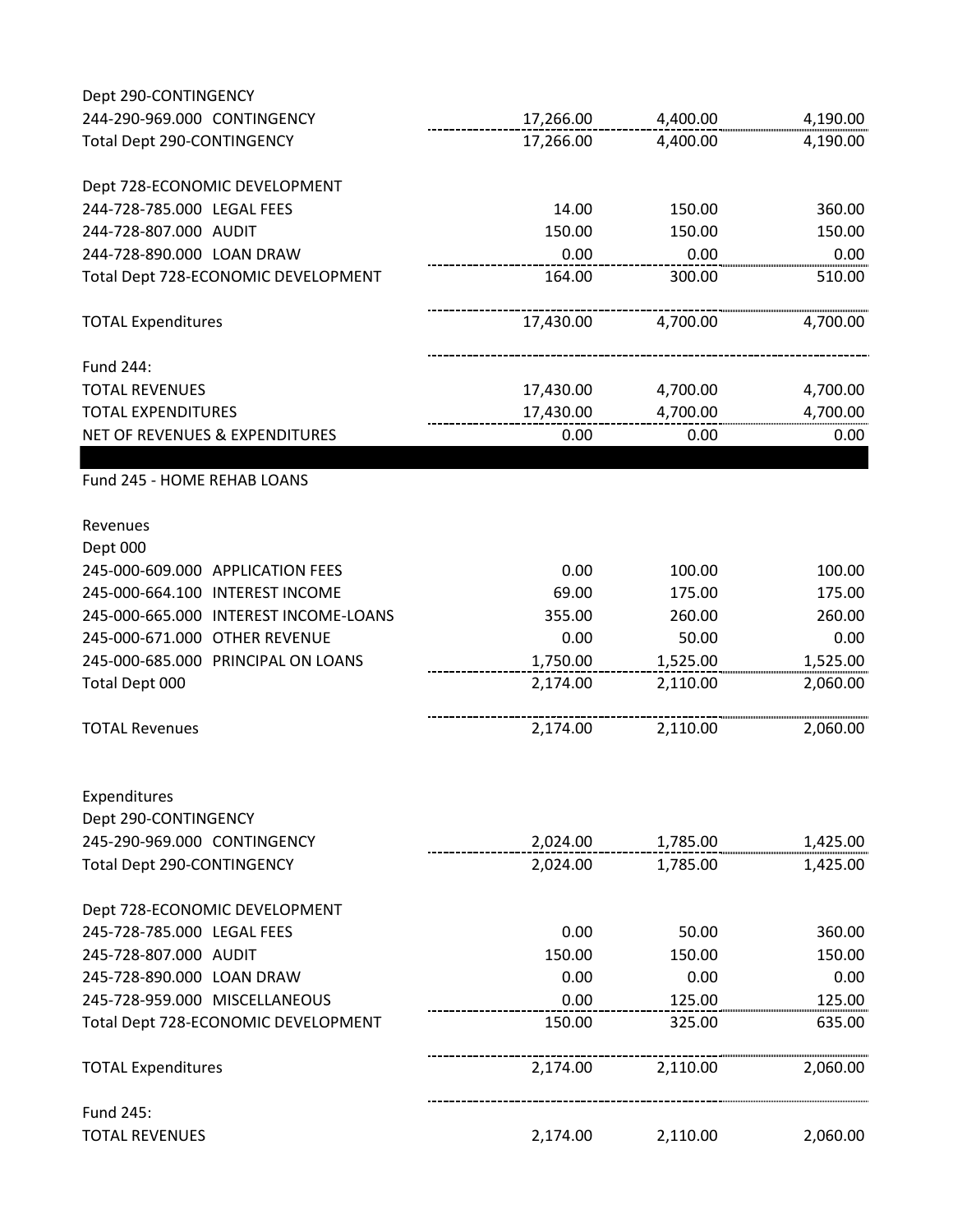| <b>TOTAL EXPENDITURES</b>                 | 2,174.00  | 2,110.00  | 2,060.00  |
|-------------------------------------------|-----------|-----------|-----------|
| NET OF REVENUES & EXPENDITURES            | 0.00      | 0.00      | 0.00      |
| Fund 248 - DDA                            |           |           |           |
| Revenues                                  |           |           |           |
| Dept 000                                  |           |           |           |
| 248-000-404.000 PROPERTY TAXES            | 11,790.00 | 12,496.00 | 12,500.00 |
| 248-000-410.000 PERSONAL PROPERTY TAX     | 4,237.00  | 4,296.00  | 3,800.00  |
| 248-000-411.000 DELINQUENT TAX            | 0.00      | 32.23     | 0.00      |
| 248-000-445.000 REAL ESTATE TAX INTEREST  | 5.00      | 100.00    | 50.00     |
| 248-000-664.100 INTEREST INCOME           | 22.00     | 50.00     | 50.00     |
| 248-000-671.000 OTHER REVENUE             | 0.00      | 0.00      | 0.00      |
| 248-000-679.390 TRANSFER FROM FUND BALAN  | 0.00      | 1,588.85  | 27,000.00 |
| Total Dept 000                            | 16,054.00 | 18,563.08 | 43,400.00 |
| <b>TOTAL Revenues</b>                     | 16,054.00 | 18,563.08 | 43,400.00 |
| Expenditures                              |           |           |           |
| Dept 290-CONTINGENCY                      |           |           |           |
| 248-290-969.000 CONTINGENCY               | 0.00      | 0.00      | 0.00      |
| Total Dept 290-CONTINGENCY                | 0.00      | 0.00      | 0.00      |
| Dept 728-ECONOMIC DEVELOPMENT             |           |           |           |
| 248-728-756.000 DDA-SUPPLIES              | 0.00      | 0.00      | 0.00      |
| 248-728-801.000 CONSULTING FEES           | 0.00      | 0.00      | 0.00      |
| 248-728-959.000 MISCELLANEOUS             | 1,000.00  | 1,000.00  | 1,000.00  |
| 248-728-981.000 CAPITAL OUTLAY            | 0.00      | 0.00      | 0.00      |
| 248-728-985.000 COMMUNITY SERVICE PROJECT | 12,554.00 | 16,000.00 | 12,900.00 |
| 248-728-999.020 TRANSFER TO MAJOR ROADS   | 0.00      | 0.00      | 27,000.00 |
| 248-728-999.010 GEN. FUND SALARY TRANSFER | 2,500.00  | 1,563.08  | 2,500.00  |
| Total Dept 728-ECONOMIC DEVELOPMENT       | 16,054.00 | 18,563.08 | 43,400.00 |
| <b>TOTAL Expenditures</b>                 | 16,054.00 | 18,563.08 | 43,400.00 |
| Fund 248:                                 |           |           |           |
| <b>TOTAL REVENUES</b>                     | 16,054.00 | 18,563.08 | 43,400.00 |
| <b>TOTAL EXPENDITURES</b>                 | 16,054.00 | 18,563.08 | 43,400.00 |
| NET OF REVENUES & EXPENDITURES            | 0.00      | 0.00      | 0.00      |
| Fund 265 - DRUG FORFEITURE                |           |           |           |
| Revenues                                  |           |           |           |
| Dept 000                                  |           |           |           |
| 265-000-655.000 FORFEITURES               | 0.00      | 0.00      | 0.00      |
| 265-000-664.200 INTEREST-SAVINGS          | 0.00      | 0.00      | 0.00      |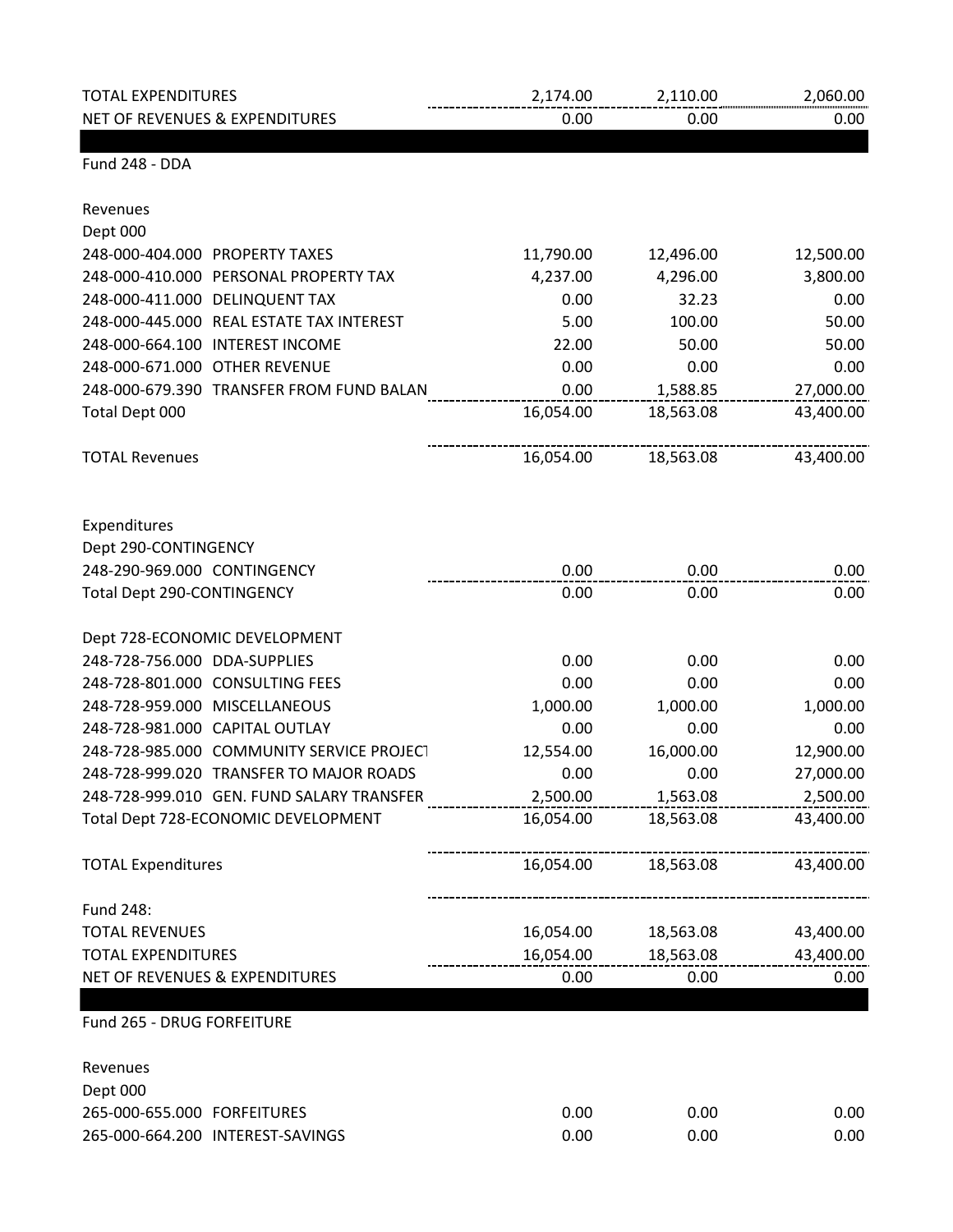|                                 | 265-000-679.390 TRANSFER FROM FUND BALAN    | 0.00       | 1,189.81   | 0.00       |
|---------------------------------|---------------------------------------------|------------|------------|------------|
| Total Dept 000                  |                                             | 0.00       | 1,189.81   | 0.00       |
| <b>TOTAL Revenues</b>           |                                             | 0.00       | 1,189.81   | 0.00       |
| Expenditures                    |                                             |            |            |            |
| Dept 301-POLICE DEPARTMENT      |                                             |            |            |            |
|                                 | 265-301-959.000 MISCELLANEOUS               | 0.00       | 0.00       | 0.00       |
|                                 | 265-301-964.000 CIVIL FORFEITURE REFUND     | 0.00       | 0.00       | 0.00       |
|                                 | 265-301-965.000 EQUIP PURCHASE U/1000       | 0.00       | 0.00       | 0.00       |
|                                 | Total Dept 301-POLICE DEPARTMENT            | 0.00       | 0.00       | 0.00       |
| Dept 999-TRANSFERS              |                                             |            |            |            |
|                                 | 265-999-956.000 EDUCATION/TRAINING          | 0.00       | 0.00       | 0.00       |
|                                 | 265-999-970.000 CAPITAL OUTLAY              | 0.00       | 1,189.81   | 0.00       |
| <b>Total Dept 999-TRANSFERS</b> |                                             | 0.00       | 1,189.81   | 0.00       |
| <b>TOTAL Expenditures</b>       |                                             | 0.00       | 1,189.81   | 0.00       |
| Fund 265:                       |                                             |            |            |            |
| <b>TOTAL REVENUES</b>           |                                             | 0.00       | 1,189.81   | 0.00       |
| <b>TOTAL EXPENDITURES</b>       |                                             | 0.00       | 1,189.81   | 0.00       |
|                                 | NET OF REVENUES & EXPENDITURES              | 0.00       | 0.00       | 0.00       |
| Fund 590 - SEWER FUND           |                                             |            |            |            |
|                                 |                                             |            |            |            |
| Revenues                        |                                             |            |            |            |
| Dept 000                        |                                             |            |            |            |
|                                 | 590-000-413.000 DELINQUENT SPECIAL ASSESSN  | 0.00       | 0.00       | 0.00       |
|                                 | 590-000-501.000 GRANT PAYMENTS/FEDERAL      | 0.00       | 0.00       | 0.00       |
|                                 | 590-000-539.000 GRANT PAYMENTS/STATE        | 0.00       | 0.00       | 558,900.00 |
| 590-000-608.000 NSF CHECK FEE   |                                             | 0.00       | 0.00       | 0.00       |
| 590-000-626.000 TAP IN FEES     |                                             | 500.00     | 500.00     | 500.00     |
| 590-000-627.000 PERMIT FEES     |                                             | 0.00       | 0.00       | 0.00       |
|                                 | 590-000-628.000 SEWER SERVICE CHARGES       | 160,000.00 | 160,000.00 | 180,240.00 |
| 590-000-629.000 PENALTIES       |                                             | 2,100.00   | 2,000.00   | 2,000.00   |
|                                 | 590-000-664.000 INTEREST ON CD'S            | 750.00     | 1,000.00   | 1,000.00   |
|                                 | 590-000-664.100 INTEREST ON CHECKING        | 80.00      | 50.00      | 50.00      |
|                                 | 590-000-664.120 INTEREST ON CHECKING-RECEIT | 300.00     | 250.00     | 250.00     |
|                                 | 590-000-671.000 OTHER REVENUE               | 0.00       | 1,562.00   | 0.00       |
|                                 | 590-000-672.000 SPECIAL ASSESSMENTS         | 0.00       | 0.00       | 0.00       |
|                                 | 590-000-679.390 TRANSFER FROM FUND BALAN    | 0.00       | 49,870.00  | 11,935.00  |
|                                 | 590-000-694.000 CASH OVER AND SHORT         | 0.00       | 0.00       | 0.00       |
| 590-000-699.000 TRANSFERS IN    |                                             | 0.00       | 0.00       | 0.00       |
| Total Dept 000                  |                                             | 163,730.00 | 215,232.00 | 754,875.00 |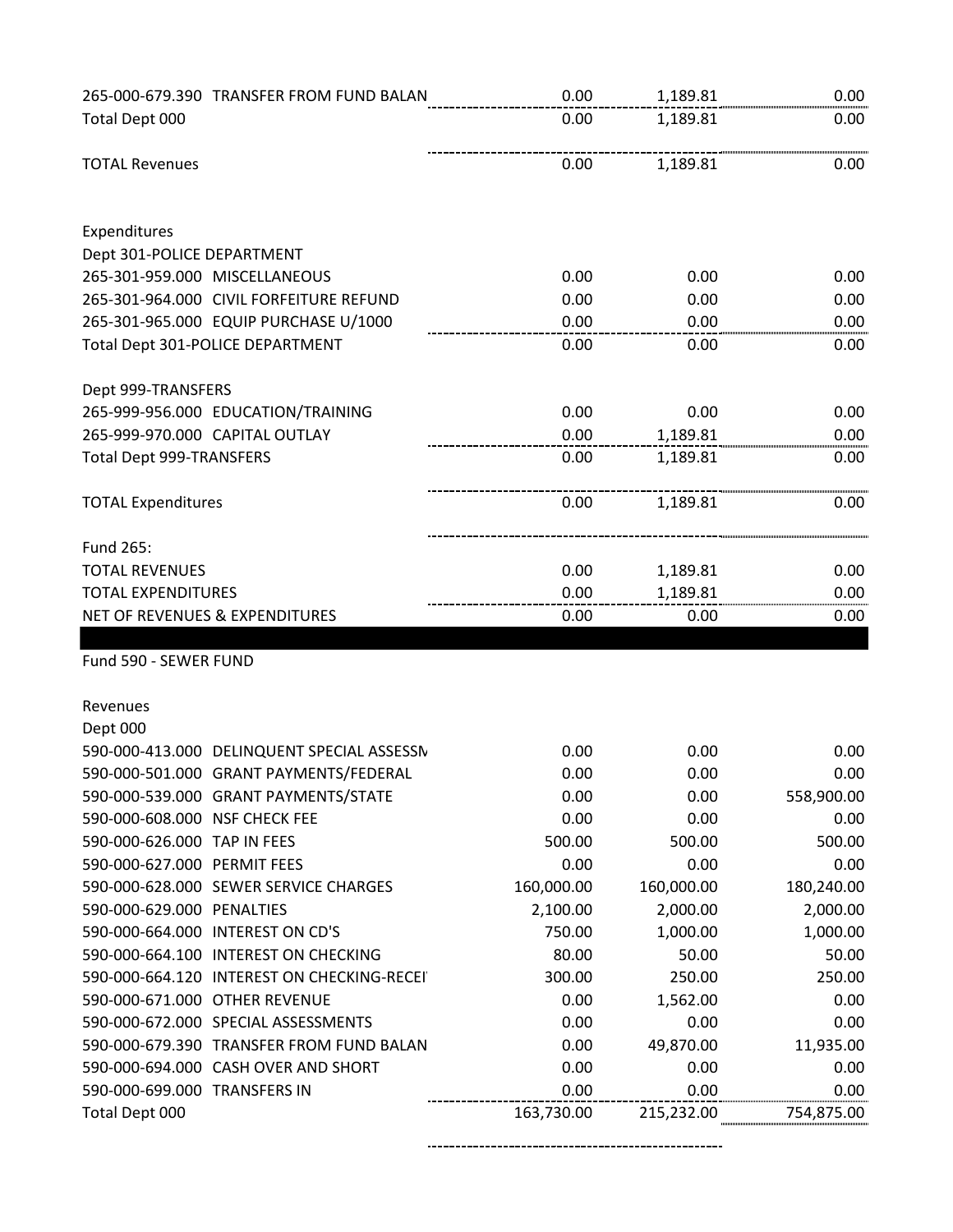Expenditures

Dept 290-CONTINGENCY

Dept 483-ADMINISTRATION

TOTAL Revenues 163,730.00 215,232.00 754,875.00

590-290-969.000 CONTINGENCY 0.00 0.00 0.00 Total Dept 290-CONTINGENCY and the control of the control of the control of the control of the control of the control of the control of the control of the control of the control of the control of the control of the control 590-483-703.172 MANAGER SALARY 6,163.00 7,452.00 7,200.00 590-483-703.215 CLERK SALARY 7,743.00 8,847.00 8,979.00 590-483-715.000 FICA/MEDICARE 1,126.00 1,247.00 1,238.00 590-483-715.172 MANAGER FICA 0.00 0.00 0.00 590-483-715.215 CLERK FICA 0.00 0.00 0.00 590-483-718.172 MANAGER PENSION 0.00 0.00 0.00 590-483-718.215 CLERK PENSION 0.00 0.00 0.00 590-483-719.172 MANAGER HEALTH INS 0.00 0.00 0.00 590-483-719.215 CLERK HEALTH INS 0.00 0.00 0.00 590-483-807.000 AUDIT 400.00 405.00 450.00 590-483-999.010 GEN. FUND SALARY TRANSFER 0.00 0.00 0.00 Total Dept 483-ADMINISTRATION 15,432.00 17,951.00 17,867.00

| Dept 548-SEWER LINE MAINTENANCE       |           |           |            |
|---------------------------------------|-----------|-----------|------------|
| 590-548-703.010 OVERTIME PAY          | 0.00      | 0.00      | 0.00       |
| 590-548-756.000 OPERATING SUPPLIES    | 1,250.00  | 1,250.00  | 1,250      |
| 590-548-768.000 UNIFORMS/BOOTS/ETC    | 500.00    | 500.00    | 500        |
| 590-548-812.000 ENGINEERING           | 0.00      | 0.00      | 0          |
| 590-548-820.000 MISS DIG              | 103.00    | 100.00    | 100        |
| 590-548-821.000 LAB TESTING           | 2,000.00  | 2,000.00  | 2,000      |
| 590-548-822.000 CONTRACTUAL SERVICES  | 0.00      | 0.00      | 0          |
| 590-548-853.020 CELL PHONE            | 707.00    | 500.00    | 707        |
| 590-548-864.000 CONFERENCES/WORKSHOPS | 500.00    | 500.00    | 500        |
| 590-548-934.000 MAINTENANCE           | 5,000.00  | 7,500.00  | 7,500      |
| 590-548-943.000 EQUIPMENT RENTAL      | 500.00    | 500.00    | 500        |
| 590-548-958.000 DUES/MEMBERSHIPS      | 204.00    | 200.00    | 200        |
| 590-548-963.000 LIABILITY INSURANCE   | 2,772.00  | 2,514.00  | 2,662      |
| 590-548-965.000 EQUIPMENT PURCHASE    | 0.00      | 0.00      | 0.00       |
| 590-548-967.000 NEW PROJECTS          | 0.00      | 0.00      | 0.00       |
| 590-548-968.000 DEPRECIATION          | 0.00      | 0.00      | 0.00       |
| 590-548-981.000 CAPITAL OUTLAY        | 41,035.00 | 0.00      | 0.00       |
| 590-548-985.000 CAPITAL PROJECTS      | 0.00      | 80,000.00 | 621,000.00 |
| Total Dept 548-SEWER LINE MAINTENANCE | 54,571.00 | 95,564.00 | 636,919.00 |
|                                       |           |           |            |
| Dept 549-MAINTENANCE-LIFT STATIONS    |           |           |            |
| 590-549-703.000 SALARIES-MAINTENANCE  | 25,700.00 | 25,000.00 | 25,370.00  |
| 590-549-703.010 OVERTIME PAY          | 2,174.00  | 1,500.00  | 1,500.00   |
| 590-549-703.020 HOLIDAY PAY           | 2,056.00  | 2,518.00  | 2,600.00   |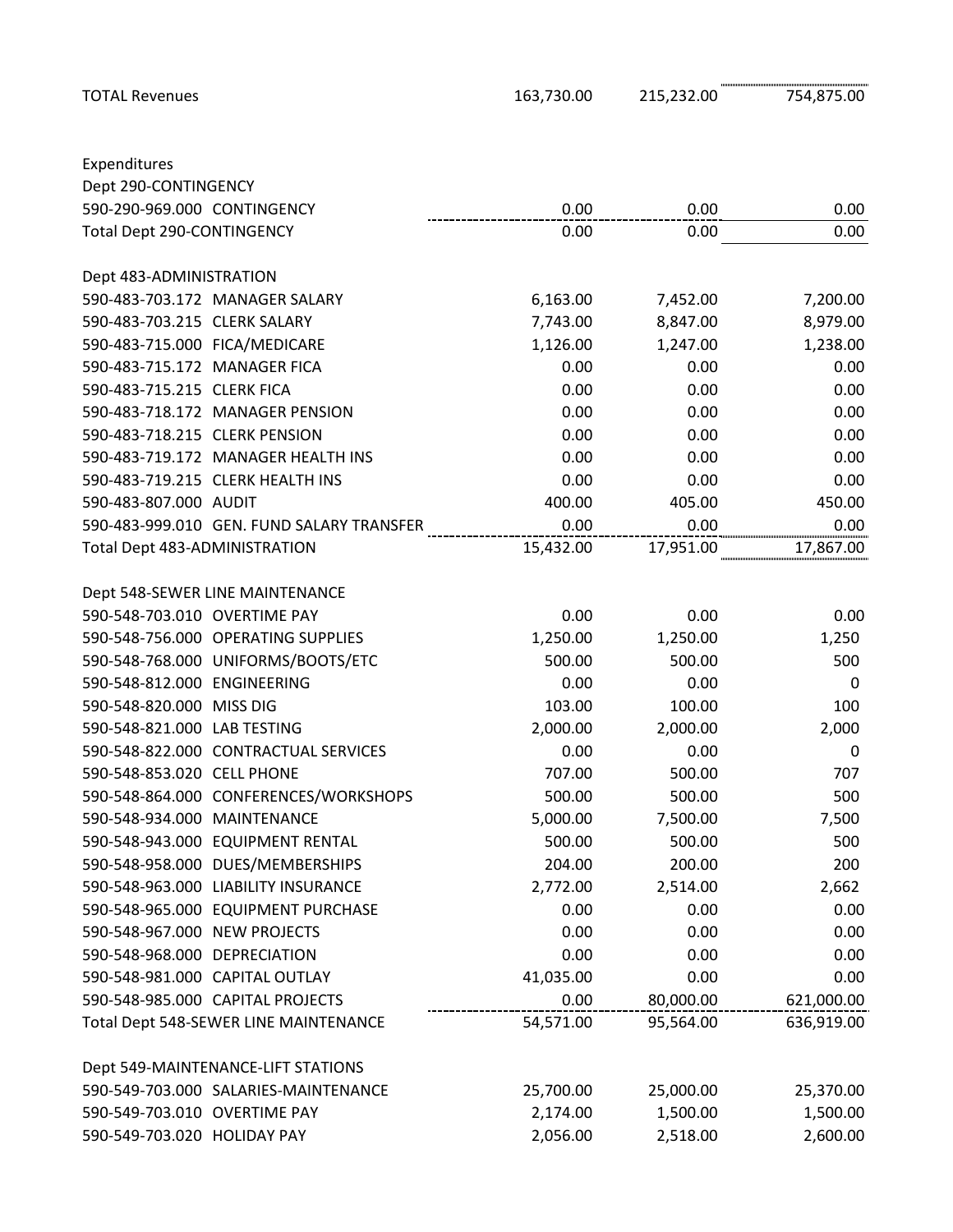| 590-549-703.030 VACATION PAY   |                                          | 4,806.00  | 4,878.00  | 5,142.00  |
|--------------------------------|------------------------------------------|-----------|-----------|-----------|
|                                | 590-549-703.040 SICK/PERSONAL PAY        | 3,408.00  | 3,358.00  | 3,457.00  |
| 590-549-715.000 FICA           |                                          | 2,250.00  | 2,076.00  | 1,941.00  |
|                                | 590-549-716.000 UNEMPLOYMENT             | 400.00    | 400.00    | 400.00    |
|                                | 590-549-717.000 WORKMAN'S COMP           | 395.00    | 266.00    | 395.00    |
| 590-549-718.000 PENSION        |                                          | 1,900.00  | 2,183.00  | 2,247.00  |
|                                | 590-549-719.000 HEALTH INSURANCE         | 8,500.00  | 12,800.00 | 13,303.00 |
| 590-549-720.000 LIFE INSURANCE |                                          | 350.00    | 370.00    | 234.00    |
|                                | 590-549-756.000 OPERATING SUPPLIES       | 100.00    | 100.00    | 100.00    |
| 590-549-807.000 AUDIT          |                                          | 400.00    | 405.00    | 405.00    |
| 590-549-812.000 ENGINEERING    |                                          | 0.00      | 0.00      | 0.00      |
|                                | 590-549-822.000 CONTRACTUAL SERVICES     | 700.00    | 700.00    | 700.00    |
| 590-549-853.000 TELEPHONE      |                                          | 0.00      | 0.00      | 0.00      |
| 590-549-853.020 CELL PHONE     |                                          | 0.00      | 0.00      | 0.00      |
| 590-549-921.000 ELECTRIC       |                                          | 3,000.00  | 2,750.00  | 2,750.00  |
| 590-549-923.000 HEAT           |                                          | 0.00      | 0.00      | 0.00      |
|                                | 590-549-931.000 MAINTENANCE SERVICE      | 1,680.00  | 2,500.00  | 3,529.00  |
|                                | 590-549-931.010 COUNTY DRAIN MAINTENANCE | 1,634.00  | 1,634.00  | 590.00    |
|                                | 590-549-934.000 MAINTENANCE EQUIPMENT    | 0.00      | 0.00      | 0.00      |
|                                | 590-549-943.000 EQUIPMENT RENTAL         | 7,500.00  | 7,500.00  | 7,500.00  |
|                                | 590-549-957.000 GAS/OIL NON HWY USE      | 0.00      | 0.00      | 0.00      |
|                                | 590-549-959.000 MISCELLANEOUS            | 0.00      | 0.00      | 0.00      |
|                                | 590-549-963.000 LIABILITY INSURANCE      | 3,327.00  | 3,017.00  | 3,195.00  |
| 590-549-968.000 DEPRECIATION   |                                          | 0.00      | 0.00      | 0.00      |
|                                | 590-549-981.000 CAPITAL OUTLAY           | 0.00      | 0.00      | 0.00      |
|                                | 590-549-995.000 INTEREST ON BONDS        | 0.00      | 0.00      | 0.00      |
|                                | Total Dept 549-MAINTENANCE-LIFT STATIONS | 70,280.00 | 73,955.00 | 75,358.00 |
|                                |                                          |           |           |           |
| Dept 550-COLLECTION            |                                          |           |           |           |
| 590-550-703.000 SALARIES       |                                          | 11,064.00 | 11,231.00 | 11,401.00 |
| 590-550-703.010 OVERTIME PAY   |                                          | 0.00      | 0.00      | 0.00      |
| 590-550-703.020 HOLIDAY PAY    |                                          | 391.00    | 391.00    | 394.00    |
| 590-550-703.030 VACATION PAY   |                                          | 559.00    | 648.00    | 1,009.00  |
|                                | 590-550-703.040 SICK/PERSONAL PAY        | 596.00    | 596.00    | 526.00    |
| 590-550-703.060 BONUS          |                                          | 0.00      | 0.00      | 0.00      |
| 590-550-715.000 FICA/MEDICARE  |                                          | 871.00    | 885.00    | 860.00    |
|                                | 590-550-716.000 UNEMPLOYMENT COMPENSAT   | 10.00     | 10.00     | 10        |
|                                | 590-550-717.000 WORKMAN'S COMP.          | 72.00     | 49.00     | 72        |
| 590-550-718.000 PENSION        |                                          | 350.00    | 350.00    | 342       |
|                                | 590-550-719.000 HEALTH INSURANCE         | 3,500.00  | 4,125.00  | 3,889     |
| 590-550-720.000 LIFE INSURANCE |                                          | 93.00     | 93.00     | 89        |
|                                | 590-550-728.000 OFFICE SUPPLIES          | 650.00    | 650.00    | 650       |
| 590-550-730.000 POSTAGE        |                                          | 1,403.00  | 1,403.00  | 1,403     |
| 590-550-807.000 AUDIT          |                                          | 800.00    | 810.00    | 810       |
| 590-550-853.000 TELEPHONE      |                                          | 456.00    | 500.00    | 614       |
| 590-550-853.020 CELL PHONE     |                                          | 0.00      | 0.00      | 0         |
|                                | 590-550-853.040 INTERNET SERVICE         | 0.00      | 0.00      | 0         |
|                                |                                          |           |           |           |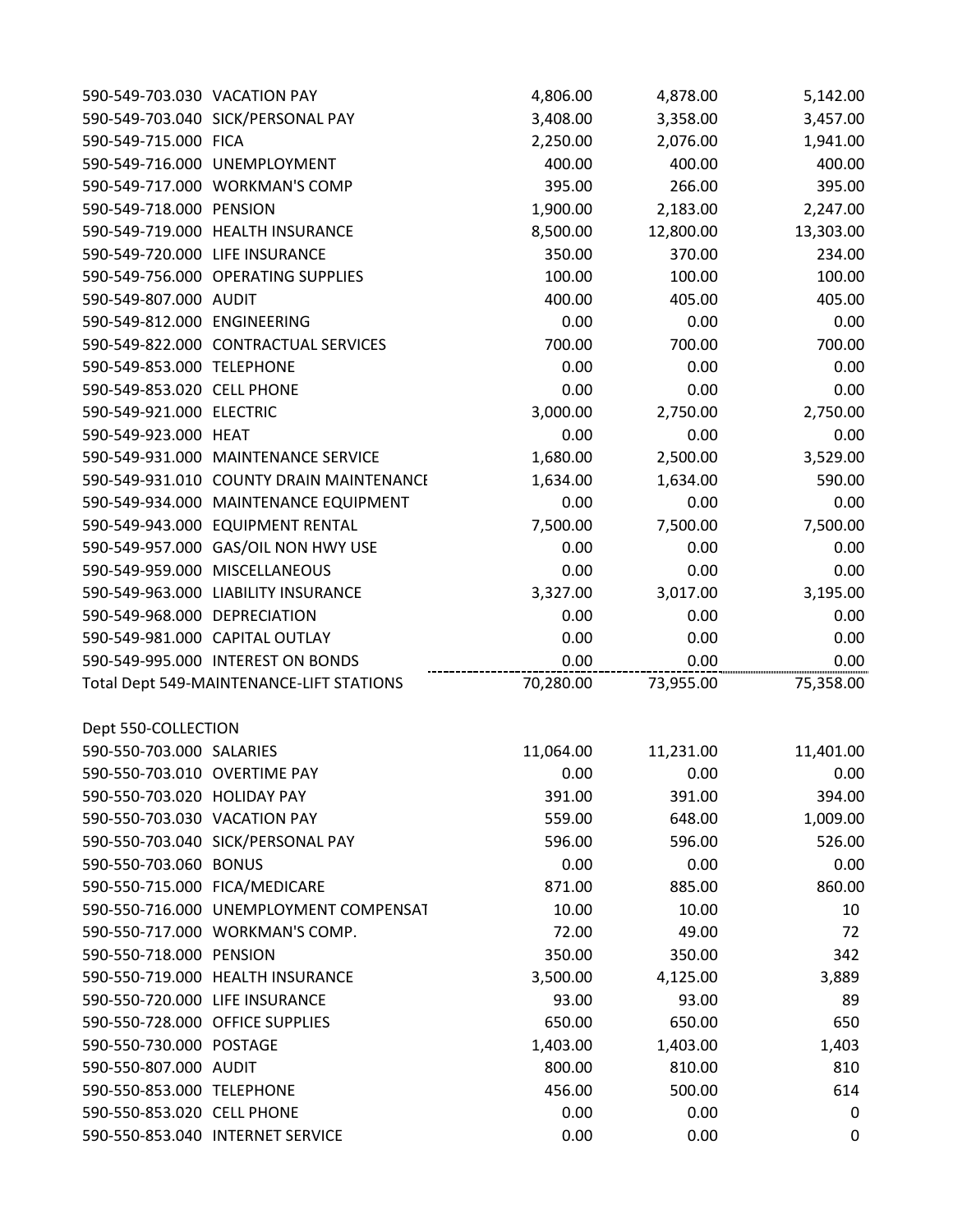| 590-550-901.000 PRINTING         |                                            | 100.00     | 100.00     | 100              |
|----------------------------------|--------------------------------------------|------------|------------|------------------|
|                                  | 590-550-930.000 REPAIRS OFFICE EQUIPMENT   | 100.00     | 100.00     | 100              |
|                                  | 590-550-931.000 CONTRACTED SERVICES        | 0.00       | 0.00       | 0                |
|                                  | 590-550-934.000 SERVICE CONTRACTS          | 532.00     | 532.00     | 532              |
| 590-550-936.000 TECH SERVICES    |                                            | 750.00     | 1,207.00   | 765              |
|                                  | 590-550-958.000 DUES/MEMBERSHIPS           | 0.00       | 0.00       | 0                |
|                                  | 590-550-959.000 MISCELLANEOUS              | 250.00     | 250.00     | 250              |
| 590-550-960.000 BONDS            |                                            | 0.00       | 15.00      | 15               |
|                                  | 590-550-964.000 NSF CHECK CHARGES          | 0.00       | 0.00       | 0                |
|                                  | 590-550-965.000 EQUIPMENT PURCHASE < 1000  | 750.00     | 750.00     | 750              |
|                                  | 590-550-981.000 CAPITAL OUTLAY             | 0.00       | 2,917.00   | 0                |
|                                  | 590-550-999.010 SALARY TRANSFER            | 0.00       | 0.00       | 0                |
|                                  | 590-550-999.910 TRANSFER TO WATER FUND     | 0.00       | 0.00       | 0                |
| <b>Total Dept 550-COLLECTION</b> |                                            | 23,447.00  | 27,762.00  | 24,731.00        |
| <b>TOTAL Expenditures</b>        |                                            | 163,730.00 | 215,232.00 | 754,875.00       |
| Fund 590:                        |                                            |            |            |                  |
| <b>TOTAL REVENUES</b>            |                                            | 163,730.00 | 215,232.00 | 754,875.00       |
| <b>TOTAL EXPENDITURES</b>        |                                            | 163,730.00 | 215,232.00 | 754,875.00       |
|                                  | NET OF REVENUES & EXPENDITURES             | 0.00       | 0.00       | 0.00             |
| Revenues<br>Dept 000             |                                            |            |            |                  |
|                                  | 591-000-413.000 DELINQUENT SPECIAL ASSESSN | 0.00       | 0.00       | 0.00             |
|                                  | 591-000-501.000 FEDERAL GRANTS             | 0.00       | 0.00       | 0.00             |
| 591-000-539.000 STATE GRANTS     |                                            | 0.00       | 568.39     | 0.00             |
| 591-000-608.000 NSF CHECK FEE    |                                            | 20.00      | 100.00     | 100              |
| 591-000-629.000 PENALTIES        |                                            | 4,200.00   | 3,500.00   | 3,500            |
|                                  | 591-000-642.000 WATER TURN ONS             | 700.00     | 1,000.00   | 1,000            |
| 591-000-643.000 METERED SALES    |                                            | 180,000.00 | 185,000.00 | 215,140.00       |
|                                  | 591-000-645.000 WATER TAP FEES             | 500.00     | 1,000.00   | 1,000            |
|                                  | 591-000-664.000 INTEREST ON CD'S-RECEIVING | 0.00       | 0.00       | $\boldsymbol{0}$ |
|                                  | 591-000-664.100 INTEREST-WATER OPERATING   | 55.00      | 50.00      | 50               |
|                                  | 591-000-664.120 INTEREST ON CHECKING-RECEI | 200.00     | 200.00     | 200              |
|                                  | 591-000-664.130 INTEREST-WATER BOND REDEN  | 0.00       | 0.00       | 0.00             |
|                                  | 591-000-664.140 INTEREST-WATER RESERVE     | 0.00       | 0.00       | 0.00             |
|                                  | 591-000-671.000 REIMBURSEMENTS SPECIAL SE  | 0.00       | 440.47     | 0.00             |
|                                  | 591-000-672.000 SPECIAL ASSESSMENTS        | 0.00       | 0.00       | 0.00             |
|                                  | 591-000-679.003 TRANSFER FROM CD           | 0.00       | 0.00       | 0.00             |
|                                  | 591-000-679.010 TRANSFER FROM GEN. FUND    | 0.00       | 0.00       | 0.00             |
|                                  |                                            |            |            |                  |
|                                  | 591-000-679.390 TRANSFER FROM FUND BALAN   | 0.00       | 68,775.03  | 29,672.00        |
|                                  | 591-000-679.900 SALARY TRANSFER-SEWER FUN  | 0.00       | 0.00       | 0.00             |

590-550-864.000 CONFERENCES/WORKSHOPS 150.00 150.00 150.00 150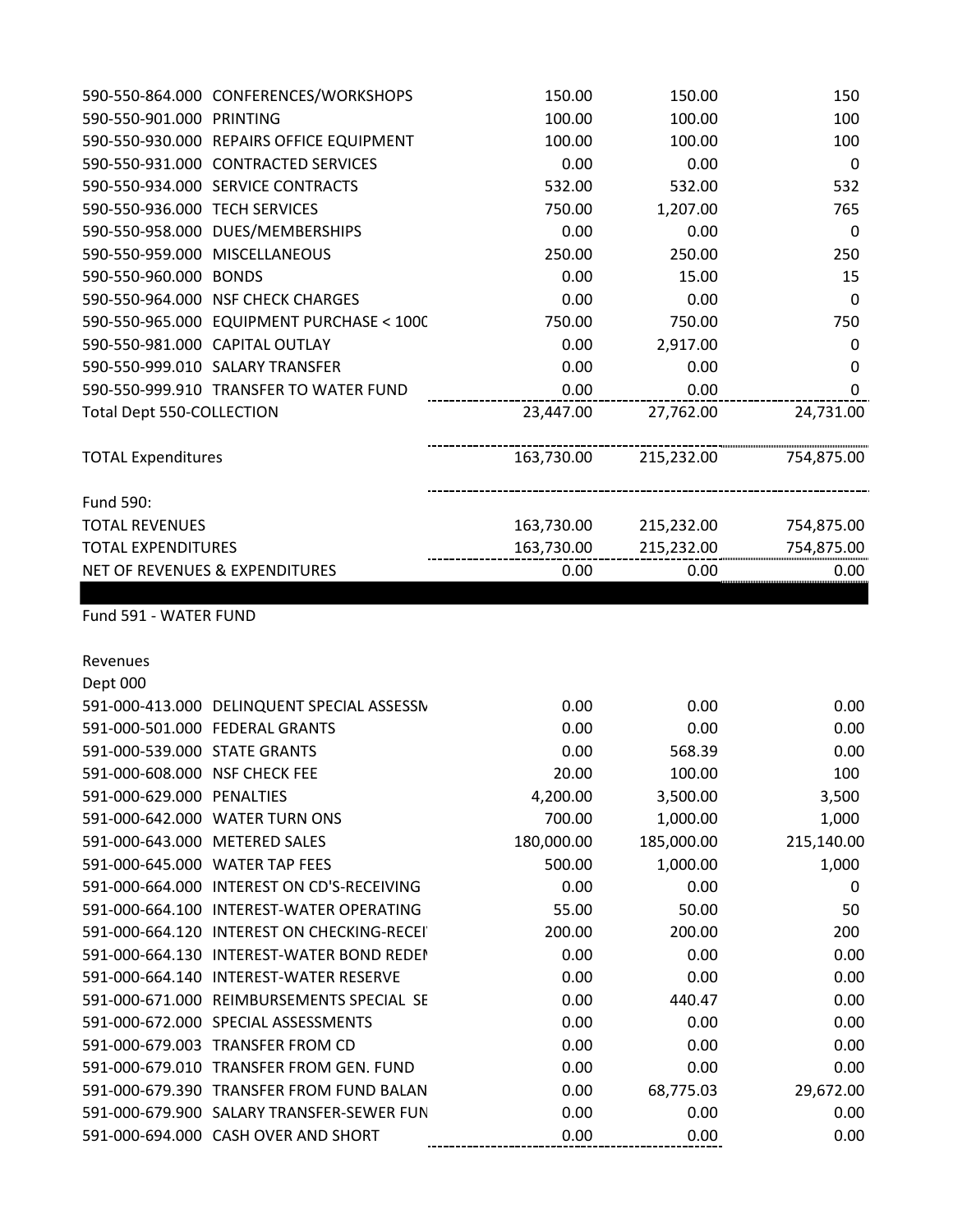| Total Dept 000                            | 185,675.00 | 260,633.89 | 250,662.00 |
|-------------------------------------------|------------|------------|------------|
| <b>TOTAL Revenues</b>                     | 185,675.00 | 260,633.89 | 250,662.00 |
| Expenditures                              |            |            |            |
| Dept 290-CONTINGENCY                      |            |            |            |
| 591-290-969.000 CONTINGENCY               | 0.00       | 0.00       | 0.00       |
| Total Dept 290-CONTINGENCY                | 0.00       | 0.00       | 0.00       |
| Dept 483-ADMINISTRATION                   |            |            |            |
| 591-483-703.172 MANAGER SALARY            | 6,164.00   | 7,452.00   | 7,200.00   |
| 591-483-703.215 CLERK SALARY              | 7,743.00   | 8,847.00   | 8,979.00   |
| 591-483-715.000 FICA/MEDICARE             | 1,126.00   | 1,247.00   | 0.00       |
| 591-483-715.172 MANAGER FICA              | 0.00       | 0.00       | 551.00     |
| 591-483-715.215 CLERK FICA                | 0.00       | 0.00       | 686.00     |
| 591-483-718.172 MANAGER PENSION           | 0.00       | 0.00       | 0.00       |
| 591-483-718.215 CLERK PENSION             | 0.00       | 0.00       | 0.00       |
| 591-483-719.172 MANAGER HEALTH INS        | 0.00       | 0.00       | 0.00       |
| 591-483-719.215 CLERK HEALTH INS          | 0.00       | 0.00       | 0.00       |
| 591-483-999.010 GEN. FUND SALARY TRANSFER | 0.00       | 0.00       | 0.00       |
| Total Dept 483-ADMINISTRATION             | 15,033.00  | 17,546.00  | 17,416.00  |
| Dept 550-COLLECTION                       |            |            |            |
| 591-550-703.000 SALARIES-CLERICAL         | 11,064.00  | 11,232.00  | 11,401.00  |
| 591-550-703.010 OVERTIME PAY              | 0.00       | 0.00       | 0.00       |
| 591-550-703.020 HOLIDAY PAY               | 335.00     | 389.00     | 394.00     |
| 591-550-703.030 VACATION PAY              | 559.00     | 648.00     | 1,009.00   |
| 591-550-703.040 SICK/PERSONAL             | 596.00     | 596.00     | 526.00     |
| 591-550-703.060 BONUS                     | 0.00       | 0.00       | 0.00       |
| 591-550-715.000 FICA/MEDICARE             | 872.00     | 885.00     | 860.00     |
| 591-550-716.000 UNEMPLOYMENT COMPENSAT    | 10.00      | 10.00      | 10         |
| 591-550-717.000 WORKMAN'S COMP            | 72.00      | 49.00      | 72         |
| 591-550-718.000 PENSION                   | 350.00     | 350.00     | 342        |
| 591-550-719.000 HEALTH INSURANCE          | 3,413.00   | 4,125.00   | 3,889      |
| 591-550-720.000 LIFE INSURANCE            | 93.00      | 93.00      | 89         |
| 591-550-728.000 OFFICE SUPPLIES           | 917.00     | 917.00     | 650.00     |
| 591-550-730.000 POSTAGE                   | 2,000.00   | 2,000.00   | 2,000.00   |
| 591-550-801.000 CONSULTANT FEES           | 0.00       | 0.00       | 0.00       |
| 591-550-807.000 AUDIT                     | 800.00     | 810.00     | 810.00     |
| 591-550-853.000 TELEPHONE                 | 456.00     | 500.00     | 614.00     |
| 591-550-853.020 CELL PHONE                | 0.00       | 0.00       | 0.00       |
| 591-550-853.040 INTERNET SERVICE          | 0.00       | 0.00       | 0.00       |
| 591-550-864.000 CONFERENCES/WORKSHOPS     | 150.00     | 150.00     | 150.00     |
| 591-550-901.000 PRINTING                  | 219.00     | 219.00     | 219.00     |
| 591-550-921.000 ELECTRIC                  | 0.00       | 0.00       | 0.00       |
| 591-550-923.000 HEAT                      | 0.00       | 0.00       | 0.00       |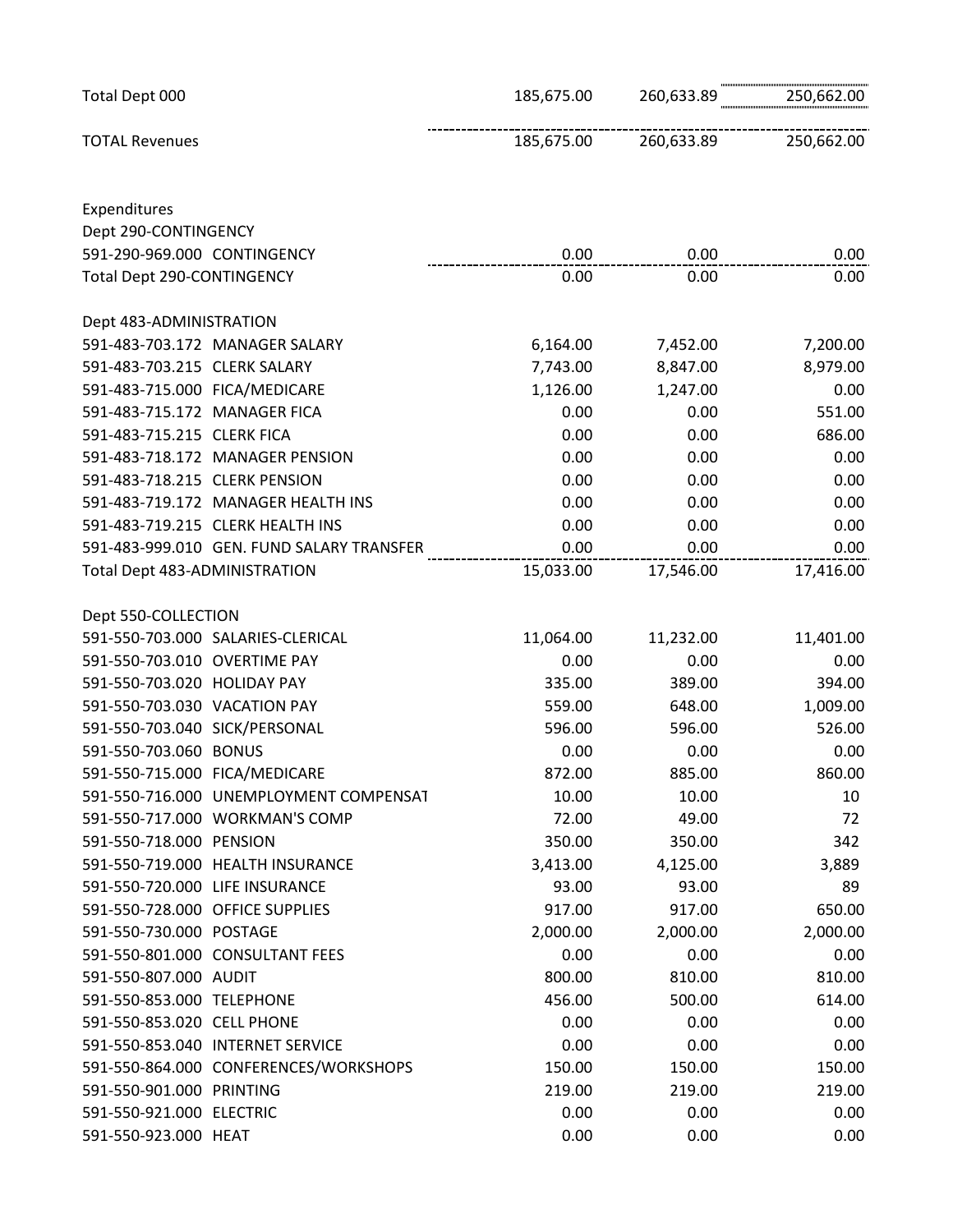|                                | 591-550-925.000 WATER & SEWER             | 0.00      | 0.00      | 0.00        |
|--------------------------------|-------------------------------------------|-----------|-----------|-------------|
|                                | 591-550-931.000 MAINT-SERVICES            | 0.00      | 0.00      | 0.00        |
|                                | 591-550-934.000 SERVICE CONTRACTS         | 400.00    | 400.00    | 400.00      |
| 591-550-936.000 TECH SERVICES  |                                           | 750.00    | 1,207.00  | 765.00      |
|                                | 591-550-958.000 DUES/MEMBERSHIPS          | 0.00      | 0.00      | 0.00        |
|                                | 591-550-959.000 MISCELLANEOUS             | 525.00    | 525.00    | 525.00      |
| 591-550-960.000 BONDS          |                                           | 0.00      | 10.00     | 10          |
|                                | 591-550-963.000 LIABILITY INSURANCE       | 0.00      | 0.00      | $\mathbf 0$ |
|                                | 591-550-964.000 NSF CHECK CHARGES         | 50.00     | 50.00     | 50          |
|                                | 591-550-965.000 EQUIPMENT PURCHASE        | 750.00    | 750.00    | 750         |
|                                | 591-550-981.000 CAPITAL OUTLAY            | 0.00      | 2,917.00  | 0.00        |
|                                | 591-550-990.000 BOND PAYMENT-PRINCIPAL    | 0.00      | 0.00      | 0.00        |
|                                | 591-550-999.010 GEN. FUND SALARY TRANSFER | 0.00      | 0.00      | 0.00        |
|                                | 591-550-999.020 TRANSFER TO MAJOR         | 0.00      | 0.00      | 0.00        |
|                                | 591-550-999.300 TRANSFER TO WATER BOND RE | 0.00      | 0.00      | 0.00        |
| Total Dept 550-COLLECTION      |                                           | 24,381.00 | 28,832.00 | 25,535.00   |
| Dept 551-UTILITY               |                                           |           |           |             |
|                                | 591-551-870.000 POWER PUMPING-GAS & OIL   | 0.00      | 0.00      | 0.00        |
|                                | 591-551-921.000 POWER PUMPING-ELECTRIC    | 10,000.00 | 8,000.00  | 8,000.00    |
| 591-551-923.000 HEAT           |                                           | 0.00      | 0.00      | 0.00        |
|                                | 591-551-957.000 GAS AND OIL-NON TRANSPORT | 0.00      | 0.00      | 0.00        |
| Total Dept 551-UTILITY         |                                           | 10,000.00 | 8,000.00  | 8,000.00    |
| Dept 552-DISTRIBUTION          |                                           |           |           |             |
|                                | 591-552-703.000 SALARIES-DISTRIBUTION     | 41,100.00 | 40,000.00 | 40,591.00   |
| 591-552-703.010 OVERTIME PAY   |                                           | 1,000.00  | 1,000.00  | 1,000.00    |
| 591-552-703.020 HOLIDAY PAY    |                                           | 2,206.00  | 2,519.00  | 2,593.00    |
| 591-552-703.030 VACATION PAY   |                                           | 4,806.00  | 4,878.00  | 5,413.00    |
|                                | 591-552-703.040 SICK/PERSONAL PAY         | 3,408.00  | 3,358.00  | 3,457.00    |
| 591-552-715.000 FICA/MEDICARE  |                                           | 3,914.00  | 3,224.00  | 3,106.00    |
|                                | 591-552-716.000 UNEMPLOYMENT INSURANCE    | 50.00     | 50.00     | 50.00       |
|                                | 591-552-717.000 WORKMAN'S COMP            | 1,251.00  | 843.00    | 1,200.00    |
| 591-552-718.000 PENSION        |                                           | 1,900.00  | 2,182.00  | 2,248.00    |
|                                | 591-552-719.000 HEALTH INSURANCE          | 8,093.00  | 12,800.00 | 13,303.00   |
| 591-552-720.000 LIFE INSURANCE |                                           | 350.00    | 370.00    | 234.00      |
|                                | 591-552-756.000 OPERATING SUPPLIES        | 0.00      | 0.00      | 0.00        |
|                                | 591-552-768.000 UNIFORMS/BOOTS/ETC        | 500.00    | 500.00    | 500.00      |
|                                | 591-552-776.000 SUPPLIES & MAINTENANCE    | 3,000.00  | 3,000.00  | 3,000.00    |
| 591-552-807.000 AUDIT          |                                           | 1,200.00  | 1,215.00  | 1,215.00    |
| 591-552-812.000 ENGINEERING    |                                           | 0.00      | 0.00      | 0.00        |
| 591-552-820.000 MISS DIG       |                                           | 103.00    | 106.00    | 106.00      |
| 591-552-821.000 WATER TESTING  |                                           | 3,500.00  | 3,200.00  | 3,200.00    |
|                                | 591-552-822.000 CONTRACTUAL SERVICES      | 500.00    | 4,810.00  | 4,920.00    |
|                                | 591-552-853.000 PHONE EXPENSE TRANSFER TO | 0.00      | 0.00      | 0.00        |
| 591-552-853.020 CELL PHONE     |                                           | 707.00    | 600.00    | 600.00      |
|                                | 591-552-864.000 CONF/WORKSHOPS            | 500.00    | 500.00    | 500.00      |
|                                |                                           |           |           |             |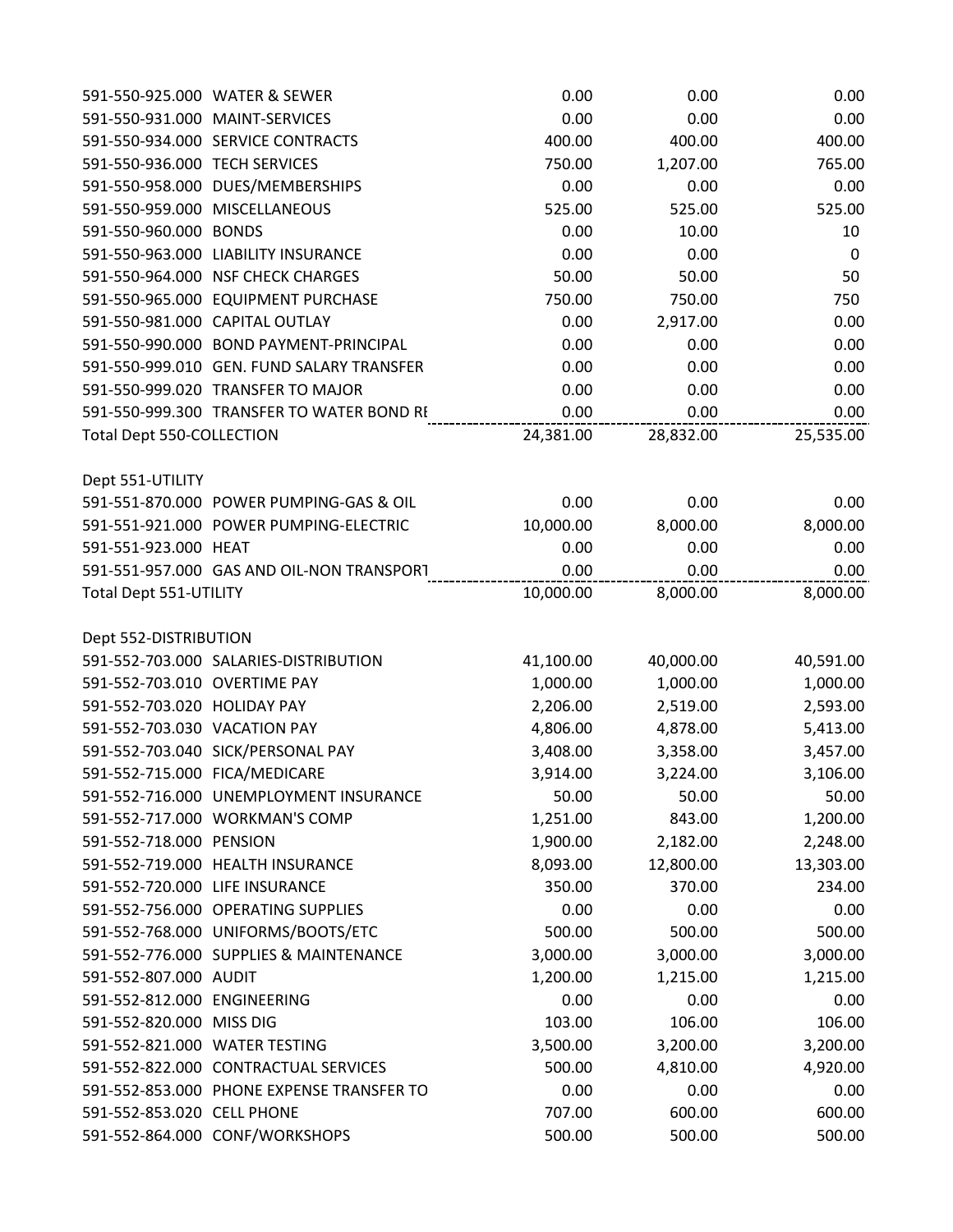| 591-552-870.000 GAS & OIL                    | 0.00       | 0.00       | 0.00       |
|----------------------------------------------|------------|------------|------------|
| 591-552-943.000 EQUIPMENT RENTAL-WATER F     | 9,000.00   | 9,000.00   | 9,000.00   |
| 591-552-958.000<br>DUES/MEMBERSHIPS          | 500.00     | 500.00     | 500.00     |
| 591-552-959.000<br><b>MISCELLANEOUS</b>      | 0.00       | 0.00       | 0.00       |
| 591-552-963.000 LIABILITY INSURANCE          | 2,892.00   | 2,514.00   | 2,514.00   |
| 591-552-965.000<br><b>EQUIPMENT PURCHASE</b> | 0.00       | 0.00       | 0.00       |
| 591-552-968.000 DEPRECIATION                 | 0.00       | 0.00       | 0.00       |
| 591-552-970.000 DISTRIBUTION EQUIPMENT       | 0.00       | 0.00       | 0.00       |
| 591-552-981.000 CAPITAL OUTLAY               | 9,642.00   | 0.00       | 0.00       |
| 591-552-985.000 CAPITAL PROJECTS             | 0.00       | 75,000.00  | 0.00       |
| Total Dept 552-DISTRIBUTION                  | 100,122.00 | 172,169.00 | 99,250.00  |
| Dept 553-WELLS/TOWER                         |            |            |            |
| 591-553-703.000 SALARIES-WELLS & TOWER       | 513.00     | 500.00     | 507.00     |
| 591-553-703.010 OVERTIME PAY                 | 0.00       | 0.00       | 0.00       |
| 591-553-715.000 FICA/MEDICARE                | 38.00      | 39.00      | 39.00      |
| 591-553-931.000 MAINT.-WATER SERVICES        | 315.00     | 1,648.00   | 1,648.00   |
| 591-553-934.000<br><b>REPAIR WELLS</b>       | 31,828.00  | 28,632.89  | 0.00       |
| 591-553-959.000 MISCELLANEOUS                | 250.00     | 250.00     | 250.00     |
| 591-553-963.000 LIABILITY INSURNACE          | 3,195.00   | 3,017.00   | 3,017.00   |
| 591-553-968.000 DEPRECIATION                 | 0.00       | 0.00       | 0.00       |
| 591-553-981.000 CAPITAL OUTLAY               | 0.00       | 0.00       | 95,000.00  |
| Total Dept 553-WELLS/TOWER                   | 36,139.00  | 34,086.89  | 100,461.00 |
| Dept 990-TRANSFERS                           |            |            |            |
| 591-990-999.010 TRANSFER TO GENERAL FUND     | 0.00       | 0.00       | 0.00       |
| <b>Total Dept 990-TRANSFERS</b>              | 0.00       | 0.00       | 0.00       |
| <b>TOTAL Expenditures</b>                    | 185,675.00 | 260,633.89 | 250,662.00 |
| Fund 591:                                    |            |            |            |
| <b>TOTAL REVENUES</b>                        | 185,675.00 | 260,633.89 | 250,662.00 |
| <b>TOTAL EXPENDITURES</b>                    | 185,675.00 | 260,633.89 | 250,662.00 |
| NET OF REVENUES & EXPENDITURES               | 0.00       | 0.00       | 0.00       |
| Fund 661 - MOTOR POOL                        |            |            |            |
| Revenues                                     |            |            |            |
| Dept 000                                     |            |            |            |
| 661-000-501.000 GRANT PAYMENTS/FEDERAL       | 0.00       | 0.00       | 0.00       |
| 661-000-660.000 SALE OF FIXED ASSETS         | 1,700.00   | 0.00       | 0.00       |
|                                              |            |            |            |

| 661-000-660.000 SALE OF FIXED ASSETS        | 1,700.00  | 0.00      | 0.00      |
|---------------------------------------------|-----------|-----------|-----------|
| 661-000-664.100 INTEREST INCOME             | 1,000.00  | 1,200.00  | 1,200.00  |
| 661-000-668.100 RENTAL EQUIPMENT-POLICE     | 25,000.00 | 28,269.15 | 28,000.00 |
| 661-000-668.200 RENTAL EQUIPMENT PARKS      | 8,330.00  | 10,585.19 | 8,500.00  |
| 661-000-668.300 RENTAL EQUIPMENT-LOCAL      | 20,716.00 | 24,000.00 | 24,000.00 |
| 661-000-668.305 EQUIP RENTAL TRAFFIC SERV L | 250.00    | 1,500.00  | 1,500.00  |
| 661-000-668.310 EQUIP RENTAL L/R ICE/SNOW   | 7,080.00  | 7,080.00  | 7,080.00  |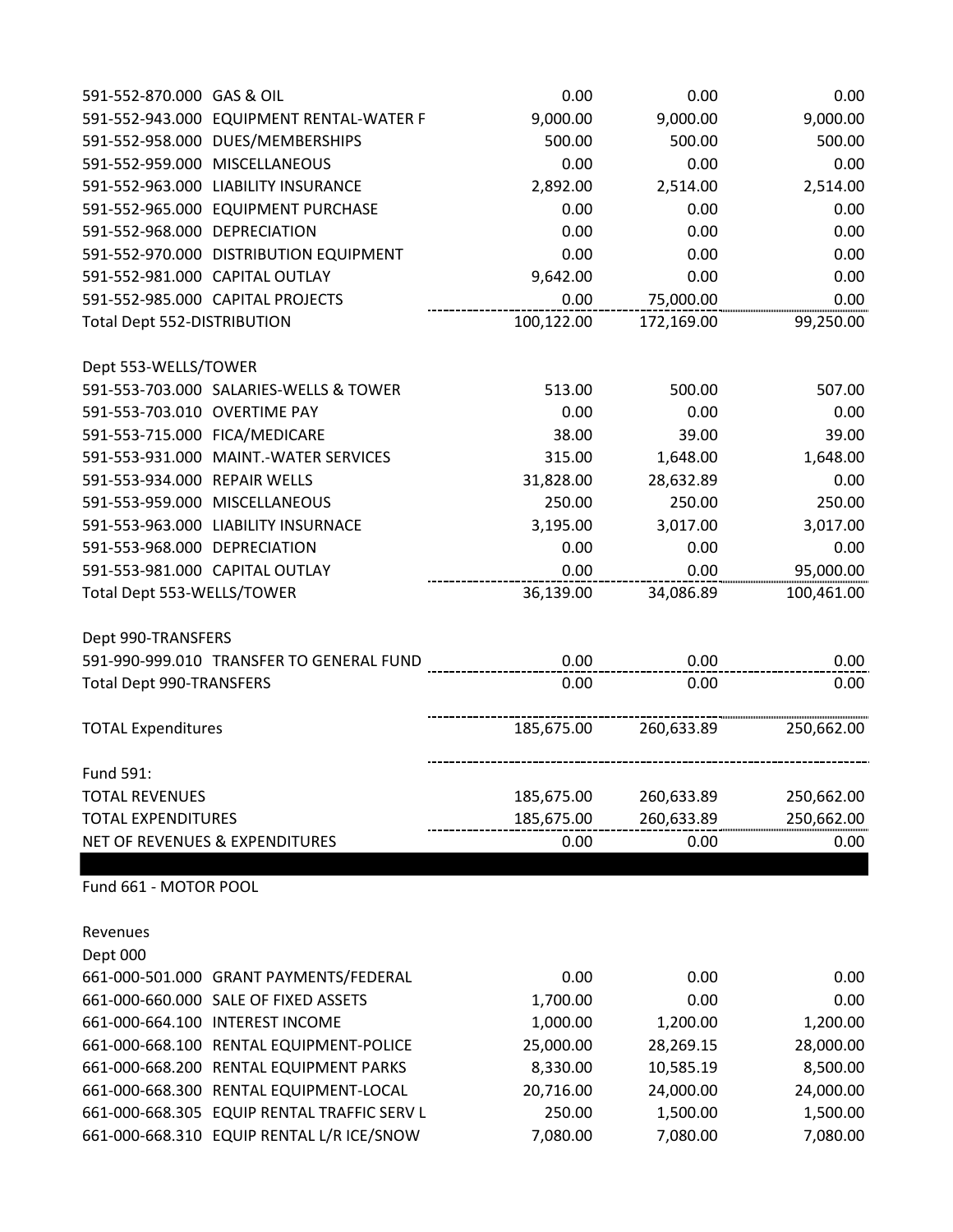|                             | 661-000-668.400 RENTAL EQUIPMENT-MAJOR      | 15,000.00  | 17,500.00  | 17,500.00    |
|-----------------------------|---------------------------------------------|------------|------------|--------------|
|                             | 661-000-668.405 RENTAL EQUIP TRAFFIC SERV N | 500.00     | 500.00     | 500.00       |
|                             | 661-000-668.410 EQUIP RENTAL M/R ICE/SNOW   | 7,560.00   | 7,500.00   | 7,500.00     |
|                             | 661-000-668.500 RENTAL EQUIPMENT-WATER      | 9,000.00   | 9,000.00   | 9,000.00     |
|                             | 661-000-668.600 RENTAL EQUIPMENT-SEWER LI   | 500.00     | 500.00     | 500.00       |
|                             | 661-000-668.605 LS MAINT. EQUIP RENTAL      | 7,500.00   | 7,500.00   | 7,500.00     |
|                             | 661-000-668.700 RENTAL EQIPMENT-PUBLIC WC   | 3,750.00   | 3,750.00   | 3,750.00     |
|                             | 661-000-671.000 MISCELLANEOUS               | 0.00       | 7,638.00   | 0.00         |
|                             | 661-000-673.000 SALE OF FIXED ASSETS        | 0.00       | 0.00       | 0.00         |
|                             | 661-000-679.040 TRANSFER FROM PARKS         | 0.00       | 0.00       | 0.00         |
|                             | 661-000-679.310 TRANSFER FROM POLICE DEPT   | 0.00       | 0.00       | 0.00         |
|                             | 661-000-679.390 TRANSFER FROM FUND BALAN    | 0.00       | 0.00       | 0.00         |
|                             | 661-000-679.410 TRANSFER FROM DPW           | 0.00       | 0.00       | 0.00         |
| Total Dept 000              |                                             | 107,886.00 | 126,522.34 | 116,530.00   |
| <b>TOTAL Revenues</b>       |                                             | 107,886.00 | 126,522.34 | 116,530.00   |
| Expenditures<br>Dept 000    |                                             |            |            |              |
|                             | 661-000-999.040 TRANSFER TO PARKS           | 0.00       | 0.00       | 0.00         |
|                             | 661-000-999.310 TRANSFER TO POLICE DEPT.    | 0.00       | 0.00       |              |
|                             | 661-000-999.410 TRANSFER TO PUBLIC WORKS I  | 0.00       | 0.00       | 0.00<br>0.00 |
| Total Dept 000              |                                             | 0.00       | 0.00       | 0.00         |
| Dept 290-CONTINGENCY        |                                             |            |            |              |
| 661-290-969.000 CONTINGENCY |                                             | 8,926.00   | 20,504.34  | 42,690.00    |
| Total Dept 290-CONTINGENCY  |                                             | 8,926.00   | 20,504.34  | 42,690.00    |
| Dept 301-POLICE DEPARTMENT  |                                             |            |            |              |
| 661-301-870.000 GAS         |                                             | 12,000.00  | 15,000.00  | 15,000.00    |
| 661-301-871.000 OIL         |                                             | 0.00       | 0.00       | 0.00         |
| 661-301-872.000 TIRES       |                                             | 1,500.00   | 1,500.00   | 1,500.00     |
| 661-301-930.000 REPAIRS     |                                             | 3,000.00   | 2,500.00   | 3,500.00     |
| 661-301-962.000 INSURANCE   |                                             | 5,616.00   | 4,525.00   | 4,525.00     |
|                             | 661-301-963.000 MULTI-PERIL INSURANCE       | 1,359.00   | 1,257.00   | 1,257.00     |
|                             | 661-301-968.000 DEPRECIATION EXPENSE        | 0.00       | 0.00       | 0.00         |
|                             | 661-301-970.000 EQUIPMENT PURCHASED         | 1,834.00   | 1,000.00   | 1,000.00     |
|                             | 661-301-981.000 CAPITAL OUTLAY              | 0.00       | 34,000.00  | 6,000.00     |
|                             | Total Dept 301-POLICE DEPARTMENT            | 25,309.00  | 59,782.00  | 32,782.00    |
| Dept 441-DPW                |                                             |            |            |              |
| 661-441-807.000 AUDIT       |                                             | 400.00     | 405.00     | 405.00       |
| 661-441-870.000 GAS         |                                             | 15,000.00  | 15,000.00  | 15,000.00    |
| 661-441-871.000 OIL         |                                             | 625.00     | 250.00     | 250.00       |
| 661-441-872.000 TIRES       |                                             | 1,500.00   | 1,500.00   | 1,500.00     |
|                             | 661-441-930.000 REPAIRS & MAINTENANCE       | 7,500.00   | 7,500.00   | 10,000.00    |